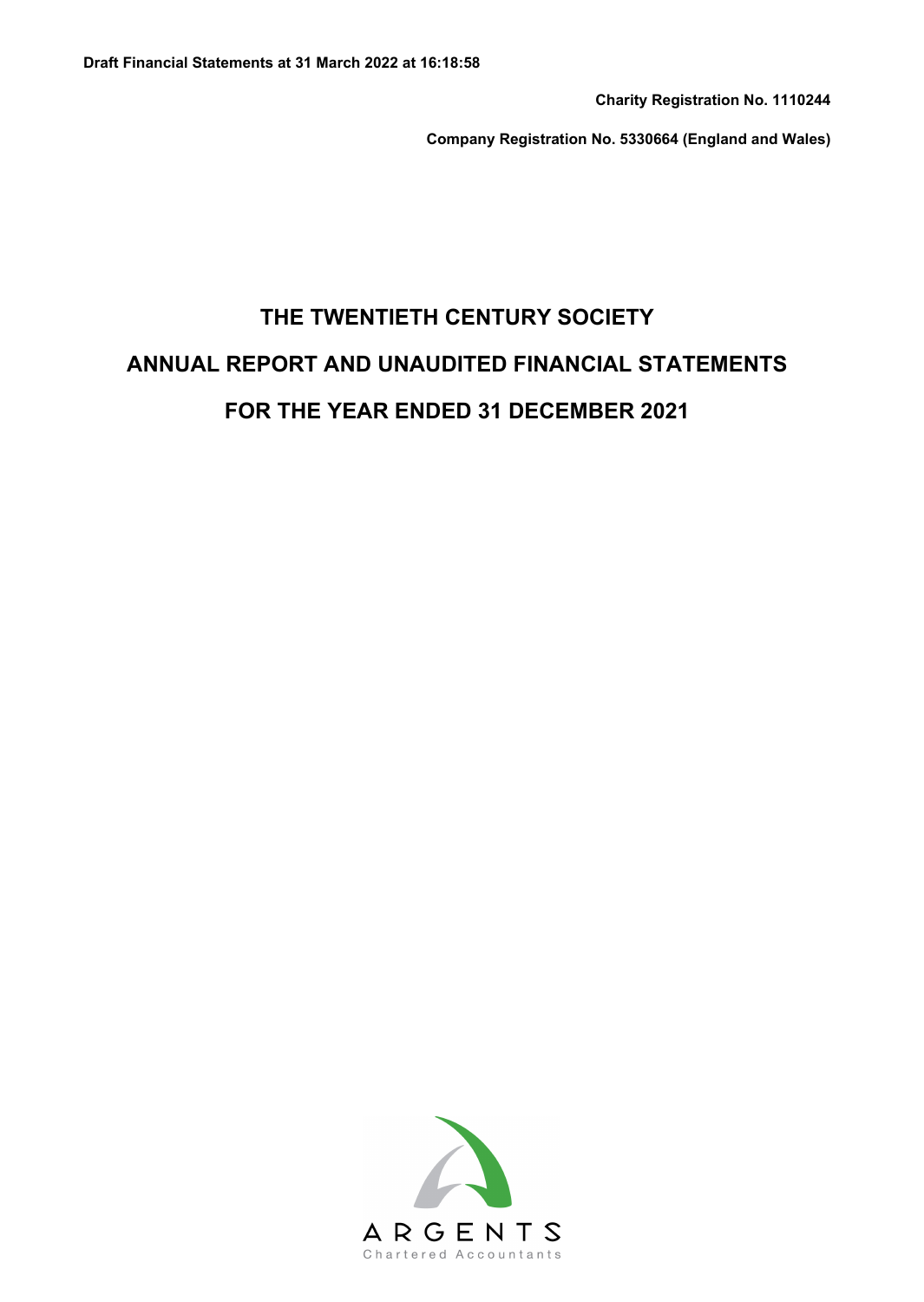# **LEGAL AND ADMINISTRATIVE INFORMATION**

| <b>Trustees</b>          | John Clarke<br><b>Mark Eastment</b><br><b>Ellen Gates</b><br>David Heath<br>Andrew Jackson<br>Sarah Jackson<br>Julia Lane<br>lan McInnes<br>Carolyn Parmeter<br><b>Alan Powers</b><br>Jane Rosier<br>Peter Ruback<br><b>Otto Saumarez Smith</b><br>Cela Selley<br>Neil Shasore | (Appointed 12 June 2021) |
|--------------------------|--------------------------------------------------------------------------------------------------------------------------------------------------------------------------------------------------------------------------------------------------------------------------------|--------------------------|
| <b>Secretary</b>         | Julia Lane                                                                                                                                                                                                                                                                     |                          |
| <b>Charity number</b>    | 1110244                                                                                                                                                                                                                                                                        |                          |
| <b>Company number</b>    | 5330664                                                                                                                                                                                                                                                                        |                          |
| <b>Registered office</b> | <b>70 Cowcross Street</b><br><b>LONDON</b><br><b>United Kingdom</b><br>EC1M 6EJ                                                                                                                                                                                                |                          |
| Independent examiner     | <b>Argents Accountants Limited</b><br>15 Palace Street<br><b>NORWICH</b><br><b>Norfolk</b><br>United Kingdom<br>NR <sub>3</sub> 1RT                                                                                                                                            |                          |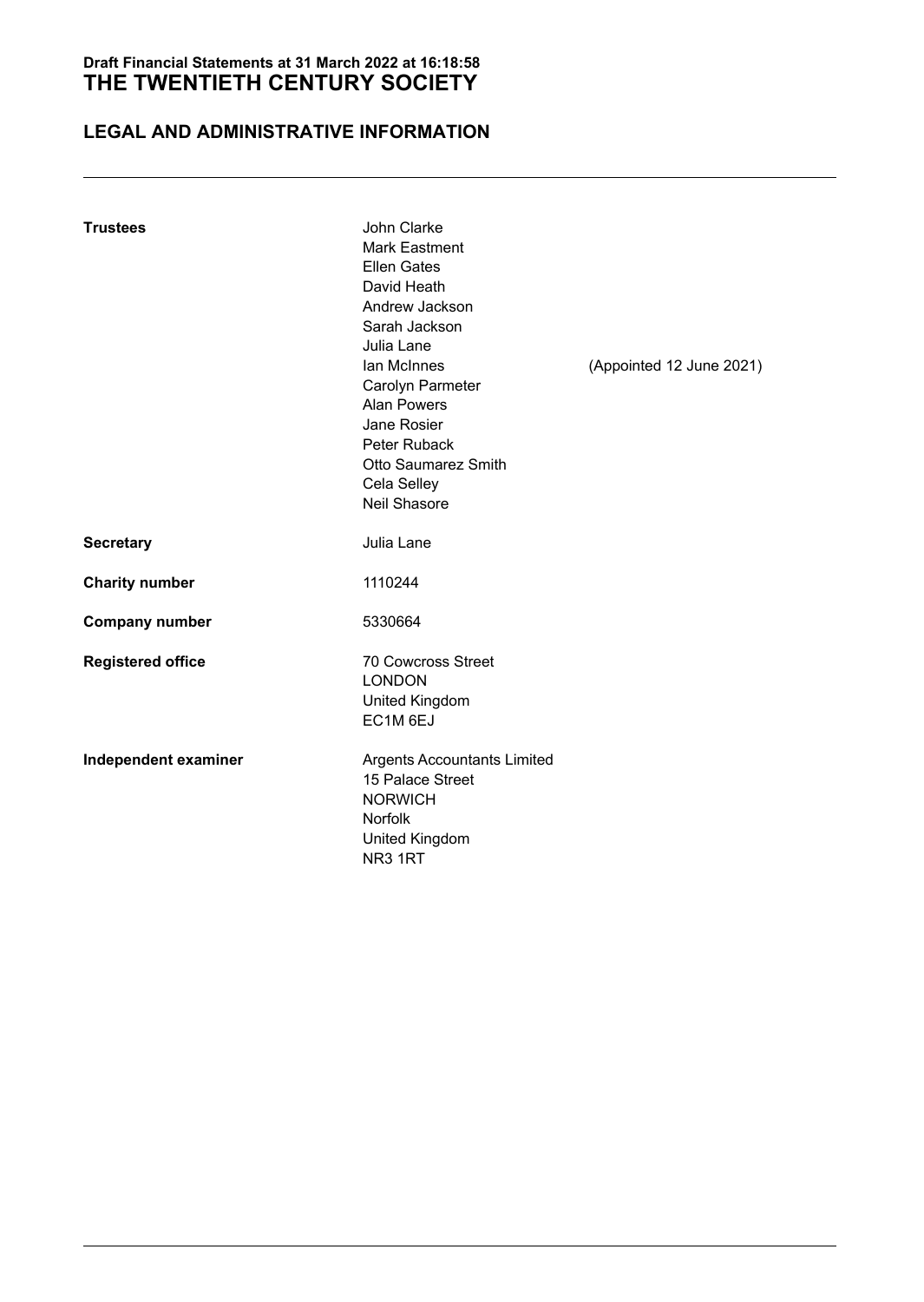# **CONTENTS**

|                                   | Page           |
|-----------------------------------|----------------|
| Trustees' report                  | $1 - 5$        |
| Independent examiner's report     | 6              |
| Statement of financial activities | $\overline{7}$ |
| <b>Balance sheet</b>              | 8              |

Notes to the financial statements 9 - 19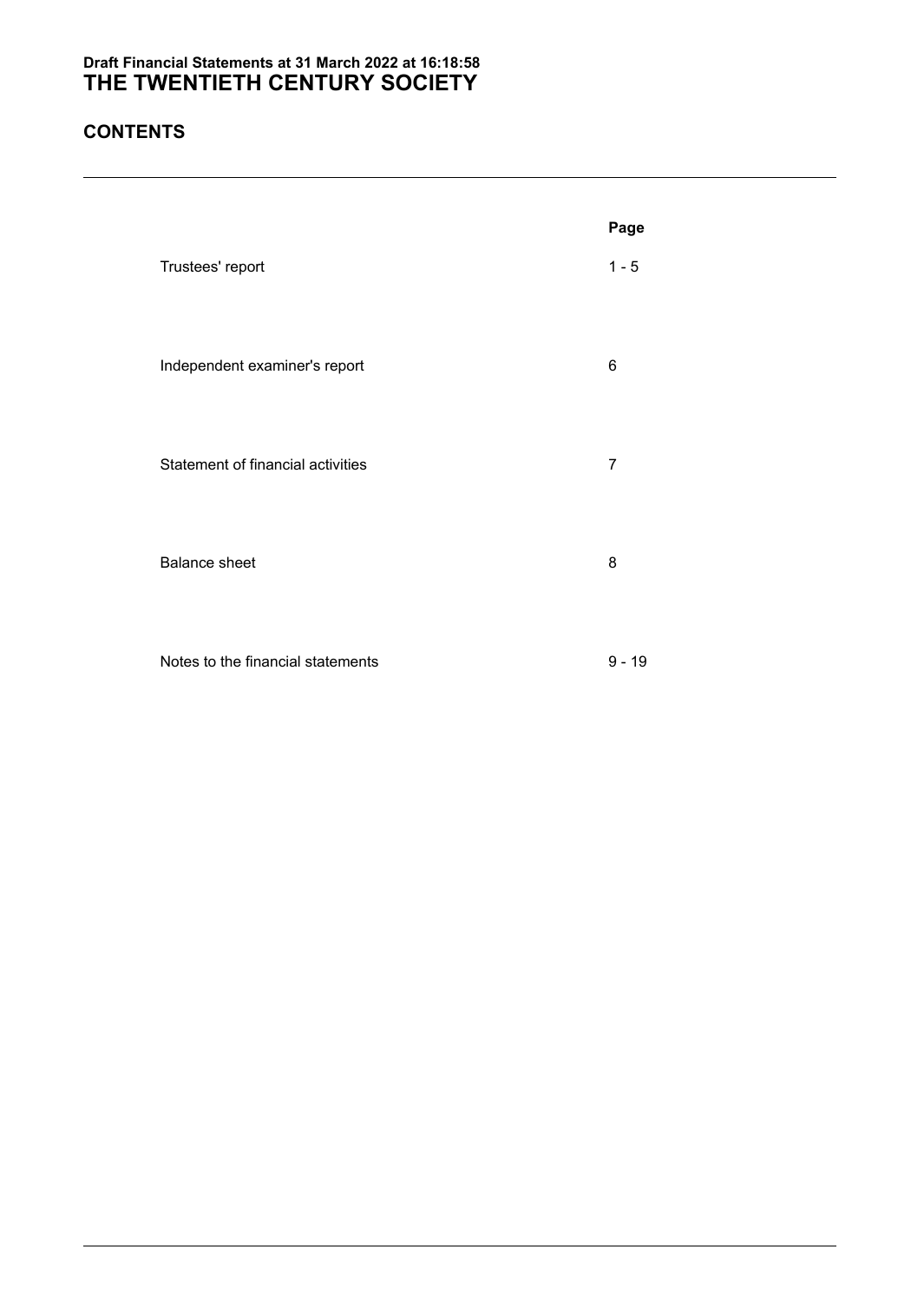# **TRUSTEES' REPORT (INCLUDING DIRECTORS' REPORT) FOR THE YEAR ENDED 31 DECEMBER 2021**

The trustees present their annual report and financial statements for the year ended 31 December 2021.

The financial statements have been prepared in accordance with the accounting policies set out in note 1 to the financial statements and comply with the charity's governing document, the Companies Act 2006 and "Accounting and Reporting by Charities: Statement of Recommended Practice applicable to charities preparing their accounts in accordance with the Financial Reporting Standard applicable in the UK and Republic of Ireland (FRS 102)" (effective 1 January 2019)".

#### **Objectives and activities**

The Society was established:

(1) To educate the public in the appreciation, knowledge and understanding of the arts, architecture, crafts and design for the period after 1914;

(2) To encourage the study of these and of the related social history and to afford advice to owners and public authorities with regard to the preservation and repair of any buildings constructed or designed during this period; and

(3) To save from needless destruction or disfigurement, buildings or groups of buildings, interiors and artefacts designed or constructed after 1914.

There has been no change in the Society's objectives during the year.

The trustees have paid due regard to guidance issued by the Charity Commission in deciding what activities the charity should undertake.

#### **Significant activities**

2021 was, like 2020, very different from others in the Society's history. Our nationwide casework and campaigning continued but, like many others, we continued to work from home for much of the year though we were finally able to make some physical site visits to meet with architects and developers face to face. Trustee and casework committee meetings continued online, via Zoom. While some miss the spontaneity of meeting in real-life, online meetings have the great benefit of facilitating attendance from members in other parts of the country. We will continue meeting online but perhaps in a hybrid form to allow those who prefer to attend in person to do so.

Two new members of staff joined us, Andrea Crooks is now our part-time Operations Manager and Oli Marshall is our full-time Campaigns Manager. These appointments will really help us in moving forward in the post-Covid world, enabling improvements in our service to members and working with our indispensable volunteers to expand our presence on social media and increase our fundraising capability.

Following a strategic review in September, we agreed to focus our work in three areas, Casework, Campaigns and Community, and use the "three C's" as key tool to strengthen our communications and get our messages across as consistently as possible.

**CASEWORK** is the **Nuts and Bolts** of what we do **–** forensic, expert-led, responses to our day-to-day planning referrals and to threats spotted by our community. We guide buildings sensitively through the process of change and research to ensure more buildings are listed and gain protection.

Casework is the core of all we do and gives us unique, up-to-the-minute insight into current and future threats.

**CAMPAIGNS** builds on Casework and is the work of winning over **Hearts and Minds–** strategic, dynamic, coordinated digital and analogue campaigns to spread our message far and wide. Campaigns usually arise out of casework, and can be single building or thematic. Backed by our strong and consistent brand and a consistent tool-kit of support for local groups, they bring increased visibility to C20's role and enable us to support our community effectively.

And **COMMUNITY** acknowledges the crucial role of our **Members and Supporters** as – committed, informed active advocates for our mission and vision, and emphasizes how our community embraces both professionals and enthusiasts and is open to all.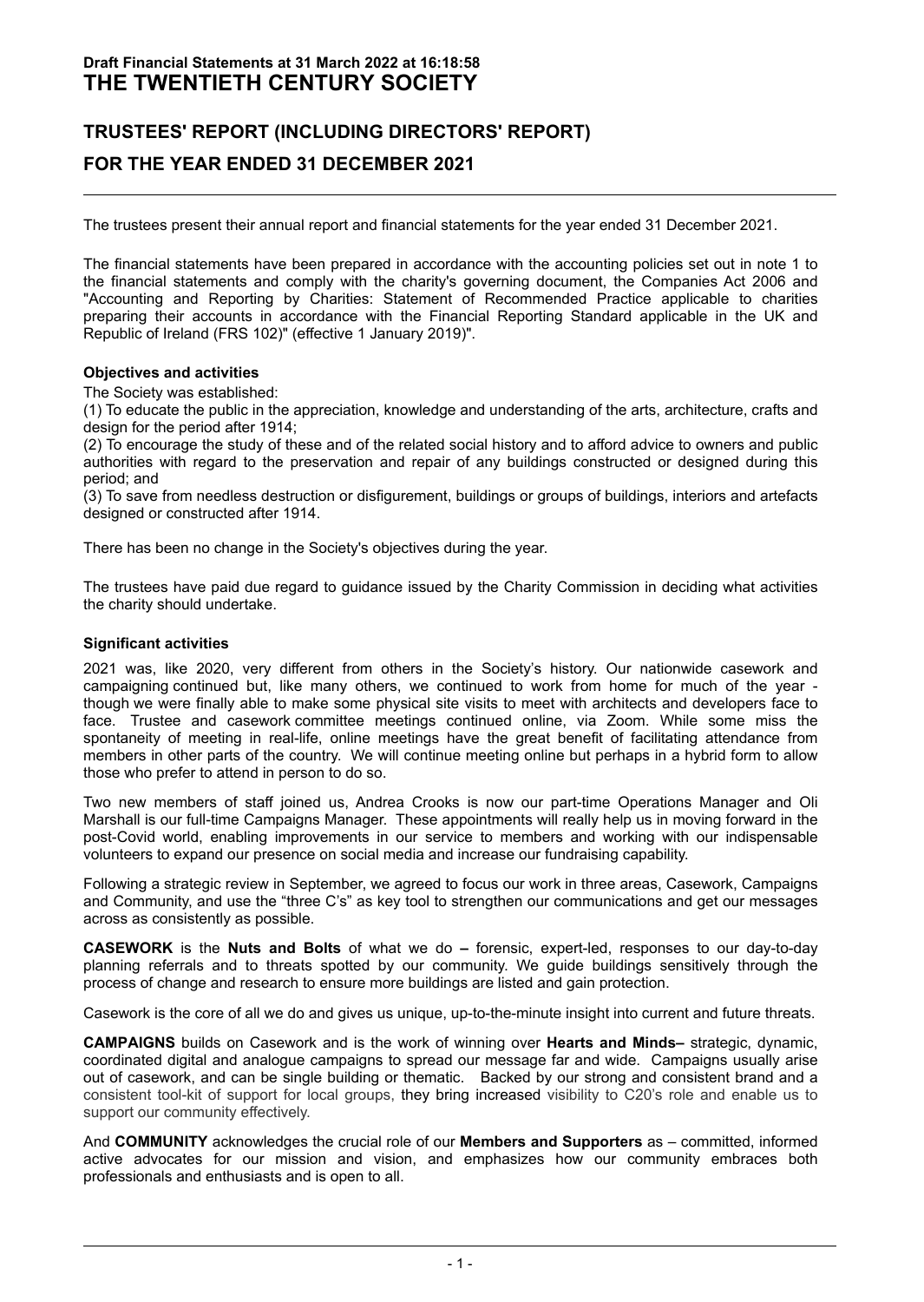# **TRUSTEES' REPORT (INCLUDING DIRECTORS' REPORT) (CONTINUED) FOR THE YEAR ENDED 31 DECEMBER 2021**

Our concerns last year over the potential loss of heritage of our period following on from the Planning White Paper proposals for zoning have proved so far to be unfounded after a change in Government policy, but we have yet to see the detail of what will replace them – and we also have to see how the so called 'levelling up' agenda will impact us.

We re-introduced live walks and tours to the Events Programme from the middle of the year – even including one weekend trip and a well-attended study day, both out of London. The response from members was positive and the report below shows that our events income was better than we had hoped. Like the previous year online lectures have been popular although attendance has dropped off from the original lockdown as life has opened up but, again, they have enabled members and non-members throughout the country to enjoy lectures without having to travel to London.

The other subject that is increasingly on the agenda is the growing public appreciation of the links between the reuse and upgrading of existing buildings and achieving net carbon zero growth. While this is not sufficient reason for listing a building, there is a real opportunity for the Society to take a leadership role in making sure that the re-use of the existing building stock is the first option to be considered in any development proposal.

#### **C20 Casework**

| <b>Casework Statistics</b>                     | 2021 | 2020       |
|------------------------------------------------|------|------------|
| Number of C20 Consultations Logged *           | 2630 | 1351       |
| Number of cases carried forward for Assessment | 722  | 578        |
| Written responses to consultations             | 144  | <b>117</b> |
| <b>Pre-application Consultations</b>           | 33   | 157        |
| Designation consultations and listing support  | 49   | 41         |
| <b>Listing Applications Submitted</b>          | 32   | 15         |
| Other Consultations (eg LDF/LPA)               | 425  | 278        |

\* since 1/4/2021 all consultations are identifed from the Joint National Amenity Societies database. Prior to this, consultations were received from a number of different sources.

In 2020 our caseworkers were obliged to move to homeworking and for the majority of 2021 we remained working remotely but were pleased to be able to begin to make a return to the office in the final months of the year. Our casework continued to be unaffected by our mode of working, and we responded to as many cases of a wide variety of types. We have still been involved in a considerable number of pre-application consultation, which is very positive as we often make the greatest impact in the formative stages of proposals. We have joined the Joint National Amenity Societies Database which has changed the involvement of our loyal casework volunteers all of who, have made the change with consummate skill. It has also affected the way that we calculate our casework figures and, as a result, direct comparison between 2020 and 2021 on the number of consultations logged is not possible. The database covers all the notifications that the amenity societies receive via our statutory involvement in listed buildings, but as ever we continue to be consulted and made aware of many building at risk in our period that are not yet protected.

The most exciting casework news of the year came in July with the listing at Grade II of Dunelm House, Durham University (Architects Co-Partnership, 1966). This was the culmination of a long and hard-fought fouryear campaign during which we had twice requested a review of the decision not to list this building. We were delighted that finally the Secretary of State saw fit to overturn the previous decision and recognise its architectural significance.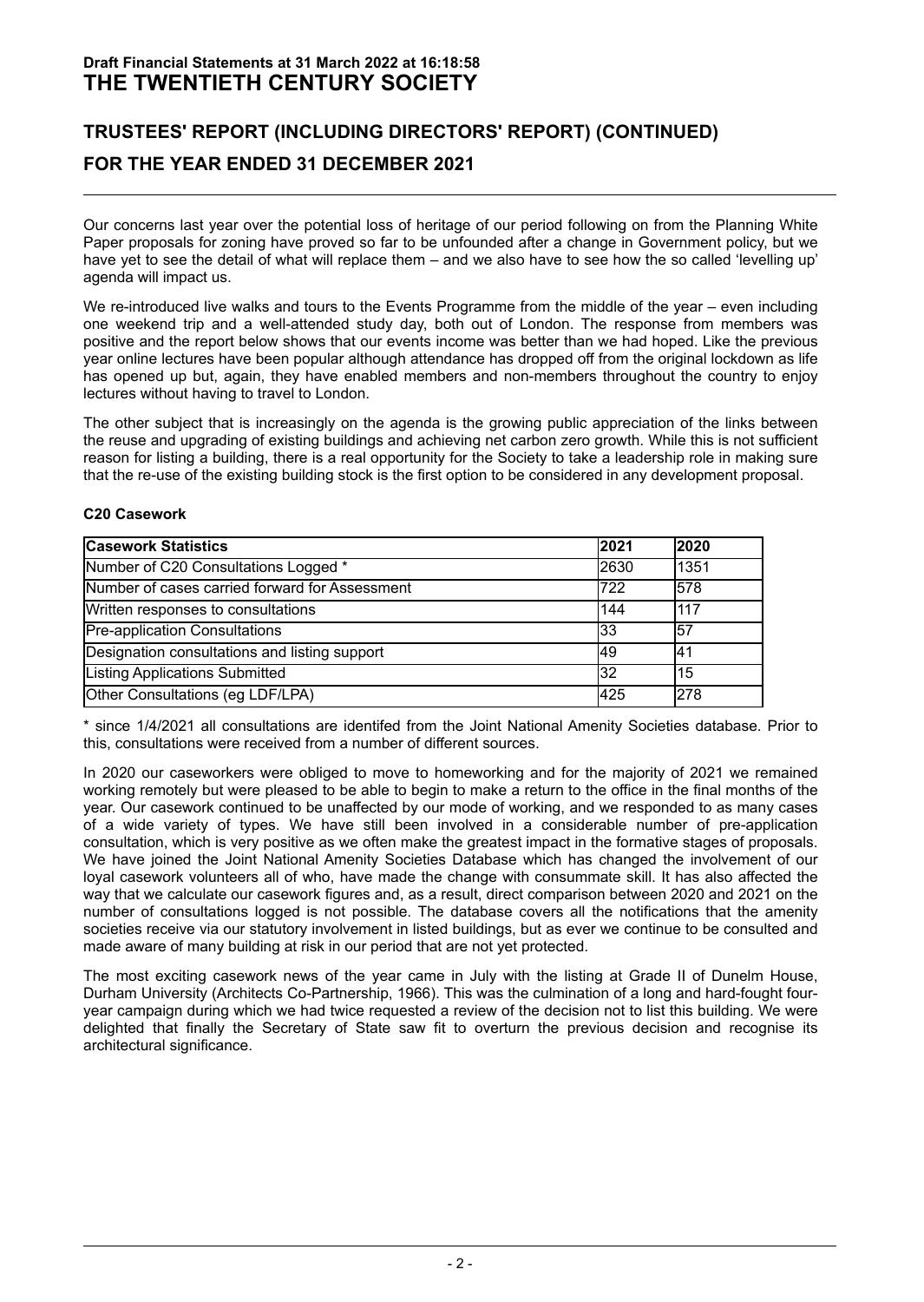# **TRUSTEES' REPORT (INCLUDING DIRECTORS' REPORT) (CONTINUED) FOR THE YEAR ENDED 31 DECEMBER 2021**

Pre-casework consultations have included discussions over proposals to build at the base of Trellick Tower adjacent to the Cheltenham Estate. We welcomed the re-use of the vacant site of the former old peoples' home but objected to the scale of the potential new development. We were also consulted on the conversion of the Warsash Maritime Academy, Southampton, (Richard Sheppard, Robson and partners, 1959-61 and 1963-66) into retirement homes and apartments. A mixture of grade II listed and unlisted buildings, our comments led to the revision of the plans to convert the listed buildings but the unlisted section remains under threat of demolition. Following our successful listing application in 2020, we were asked to advise on plans to extend the IBM building on London's South Bank. Although reduced in scale from the original proposals which had prompted our listing application, we still considered that these would harm the building and submitted strong objections both at pre-app and application stage. We were supportive of an application to convert the State Cinema in Grays, Essex (F.G.M. Chancellor, 1938, Grade II\*) into a restaurant as the building is seriously at risk and this conservation–led scheme showed that the building could be given a viable future. Concerns that we voiced over some of the details were added as conditions to the consent given by the local authority. We objected to a number of applications affecting the centre of Coventry, notably proposals to demolish the Bull Yard, which would damage the setting of the Grade II listed William Mitchell mural, and a large section of City Centre South which incorporated alterations to the Grade II listed Retail Market.

We were alerted to pre-application discussions on the listed cottage of Little Wakestone in Pulborough, East Sussex, a 17th Century house with a very extensive HKPA extension of 1963-4. This very clever extension was threatened by demolition of a large part of it and was not clearly identified in the list description. We objected to the proposals and asked Historic England to revise the list description to reflect the significance of the HKPA work. We submitted a listing applications for Woodlea Primary School in Hampshire (Hampshire County Council's Architects' Department 1991-2) an outstanding school building, nationally recognised at the time and still a model for child-centred architecture today. We also submitted a request to list at Grade II\* for the Laban Centre, Deptford (2000-2003), a competition winning scheme by Herzog and de Meuron to provide a contemporary dance centre, the Ando Pavilion in Manchester (2002) and the Angel of the North (Anthony Gormley 1994).

We have continued to write in support of listing applications such as the Inland Revenue Centre, Nottingham (1992), a major late 20th-century government project which was pioneering in its green ambitions, produced by the leading architectural practice of Michael Hopkins and Partners. We believe that the proposals to convert to residential were not conceived in a way that would have retained the green credentials of the complex. We objected to the issuing of Certificates of Immunity from listing Former Bank Of England and Bank House, Bristol, (Easton, Robertson, Cusdin and Smith, 1962-3) calling for its grade II listing and objecting to an application to demolish, as well as for the British Library Centre for Conservation (Long and Kentish).

We continue to campaign to save unlisted buildings such as Debenhams in Taunton (where we strongly objected to an application to demolish), Marks and Spencer in London's Oxford Street (objected to its loss and submitted a listing application) and the Co-op in Ipswich (where we objected to the demolition and supported the relocation of an unusual 1960s mural), prompting a wider review of department stores as a threatened building type, which is still ongoing. We successfully applied for the Knight and Lee department store in Portsea to be listed.

Church cases have continued to be a mixture of considering alterations to internal fittings of our period in older churches and alterations to buildings entirely falling within our period. We considered proposals to add a substantial interior subdivision at St Anselm Kennington (Adhsead and Ramsey Grade II, 1932-3) which would see the removal of the striking baldacchino and proposals for the internal re-ordering of St Mary Pype Hayes, Birmingham which we are still consulting on. A notable case involving C20 fittings in an older church this year was proposals to remove particularly attractive 1922 war memorial choir pews by W.D. Caröe from St Mary, Swainswick in Somerset (Grade II\*) which we advised should be retained in the church.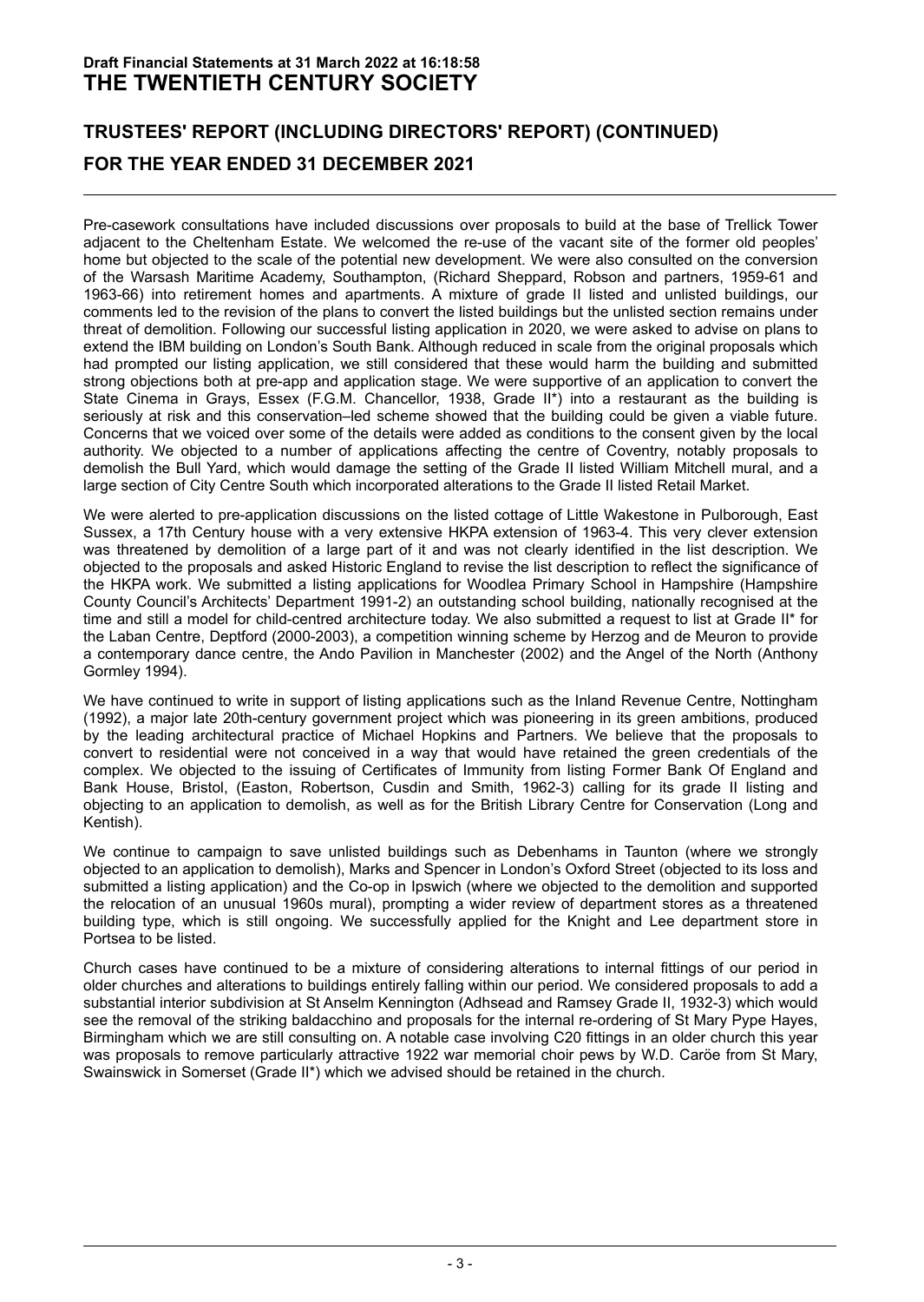# **TRUSTEES' REPORT (INCLUDING DIRECTORS' REPORT) (CONTINUED) FOR THE YEAR ENDED 31 DECEMBER 2021**

#### **Lecture and Events Programme**

As in 2020, the Society's lecture and events were primarily held online. For lectures this means that we have been able to reach a geographically more varied audience than could ever attend a physical lecture and we have also been able to host lecturers based as far away as the United States and even Australia (although time zones have been a bit of a challenge). We are currently exploring how to return to physical lectures while keeping the larger potential audience the online lectures can provide.

The Spring series of 7 lectures covered major cities outside London and in all UK nations (plus Ireland). The Autumn series was linked to the publication of Elain Harwood's book for the Society on Midcentury Modernism and shared experiences of practices around the world in this period.

Other lecture themes included a number linked to the Festival of Britain (and its 70th anniversary) as well as John East sharing his pictures of London in Lockdown which showed buildings of each decade free from the people and traffic that so often get in the way of the photographer…..

The physical events programme resumed in June with a number of London walks. We would like to thank in particular Roland Jeffrey for his enlightening tour of William Whitefield buildings, Penny Laughton for her Clerkenwell event which had privileged access to two private houses, Thaddeus Zupancic and James Dunnett for surveying distinguished Council Housing in East and West London respectively and Alec Forshaw for two events which covered more recent buildings in central London.

Further afield, Andrew Jackson led an event focussing on Chester and Merseyside and a whole day study event in Sheffield to coincide with the 70th anniversary of the end of the Festival of Britain which attracted a number of the children of organisers, designers and architects and Geoffrey and Ann Hollis led a walking tour of Welwyn Garden City.

We'd like to thank all event leaders not mentioned here for enabling us to put on a substantial programme which has been welcomed by members as a break from the burdens of lockdown and working from home.

#### **Volunteers**

Volunteers contribute hugely to the success of the charity. Volunteers contribute by supporting our team of paid staff in a variety of ways including:

- Casework: assessing applications for listing building consent
- Events: programme, coordinate and deliver a programme of education lecture, walks and tours for our members and for the general public
- Marketing: managing the society's social media output
- Administration: Provide office support managing the membership scheme

#### **Achievements and performance**

#### **Financial review**

During the year ended 31 December 2021 incoming resources totalled £297,108 (2020: £249,069) with total resources expended of £305,554 (2020: £265,436). As a result total funds held by The Twentieth Century Society at 31 December 2021 totalled £365,338, of which £15,613 were restricted.

It is the policy of the charity that unrestricted funds which have not been designated for a specific use should be maintained at a level equivalent to twelve month's expenditure. The trustees considers that reserves at this level will ensure that, in the event of a significant drop in funding, they will be able to continue the charity's current activities while consideration is given to ways in which additional funds may be raised. This level of reserves has been maintained throughout the year.

The trustees have assessed the major risks to which the charity is exposed, and are satisfied that systems are in place to mitigate exposure to the major risks.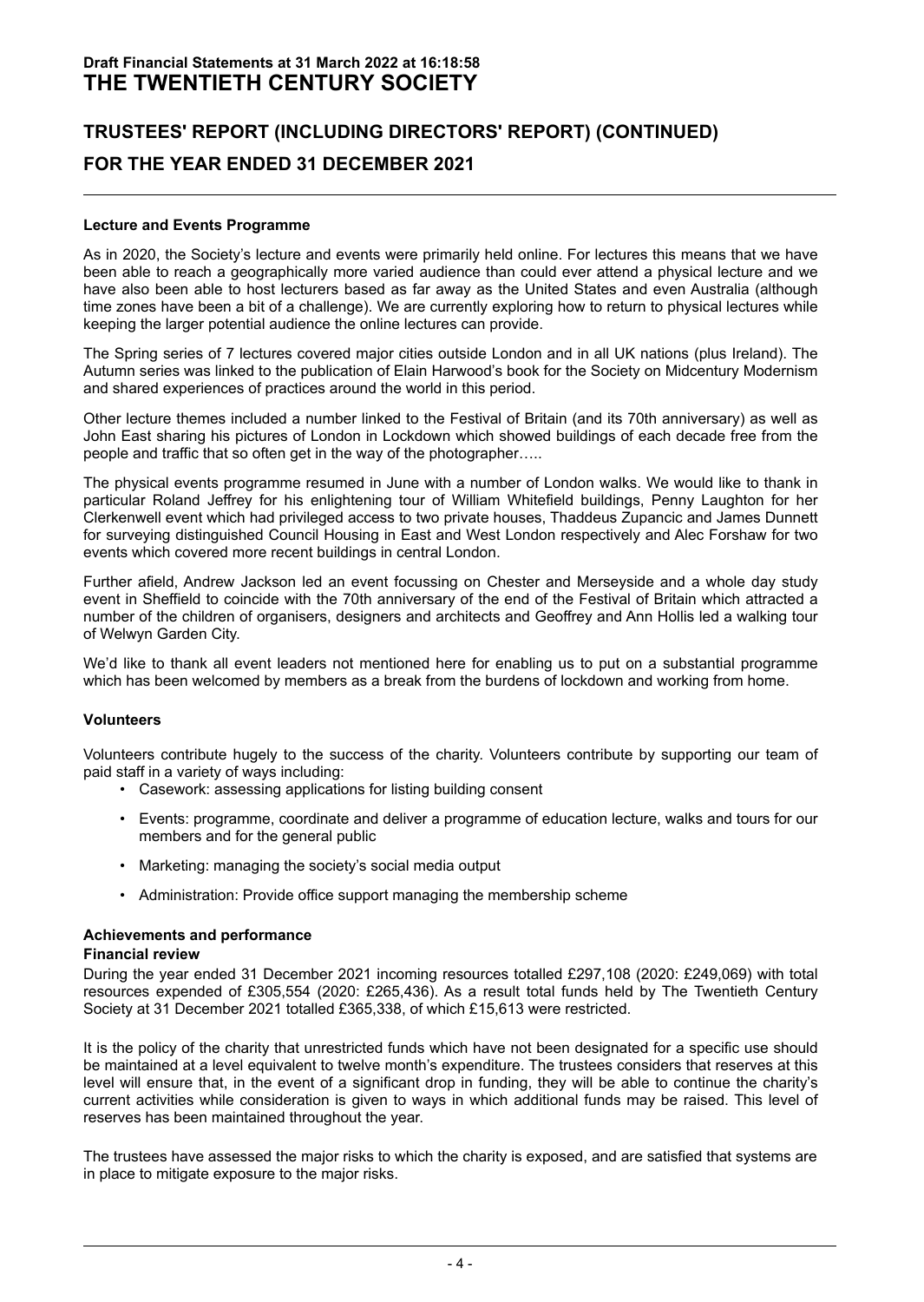# **TRUSTEES' REPORT (INCLUDING DIRECTORS' REPORT) (CONTINUED) FOR THE YEAR ENDED 31 DECEMBER 2021**

#### **Structure, governance and management**

The charity is controlled by its governing document, a deed of trust, and constitutes a limited company, limited by guarantee, as defined by the Companies Act 2006. The charity is an incorporated trust, governed by Memorandum and Articles.

The trustees, who are also the directors for the purpose of company law, and who served during the year and up to the date of signature of the financial statements were:

| Suzanne Burn<br>John Clarke<br><b>Mark Eastment</b><br>Ellen Gates<br>David Heath<br>Andrew Jackson<br>Sarah Jackson                                     | (Retired 12 June 2021)   |
|----------------------------------------------------------------------------------------------------------------------------------------------------------|--------------------------|
| Julia Lane<br>lan McInnes<br>Carolyn Parmeter<br>Alan Powers<br>Jane Rosier<br>Peter Ruback<br>Otto Saumarez Smith<br>Cela Selley<br><b>Neil Shasore</b> | (Appointed 12 June 2021) |

Trustees are elected at Annual General Meetings of the Society or may be co-opted within the year.

None of the trustees has any beneficial interest in the company. All of the trustees are members of the company and guarantee to contribute £1 in the event of a winding up.

The trustees' report was approved by the Board of Trustees.

.............................. **Ian McInnes Trustee** Dated: .........................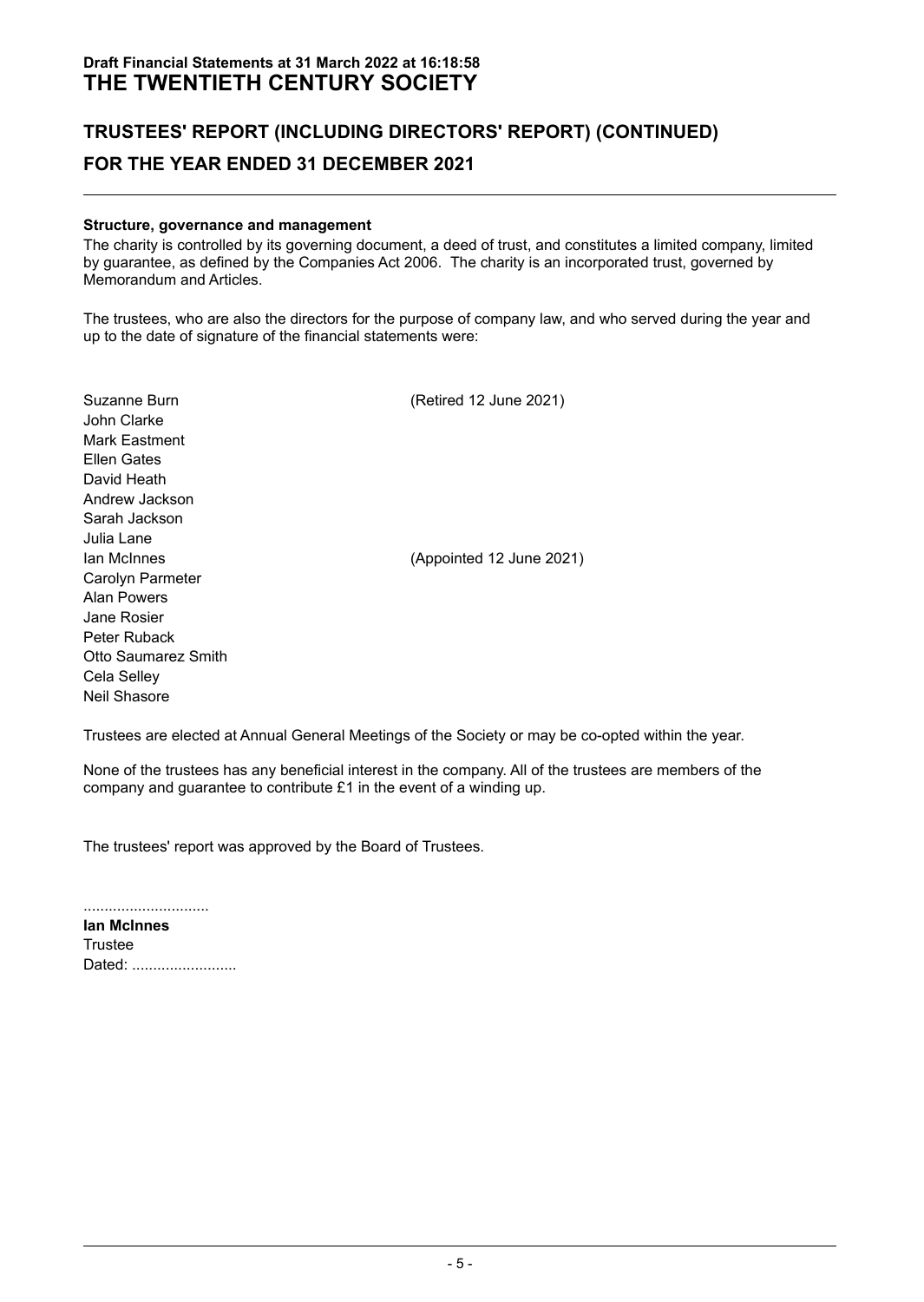### **INDEPENDENT EXAMINER'S REPORT**

### **TO THE TRUSTEES OF THE TWENTIETH CENTURY SOCIETY**

I report to the trustees on my examination of the financial statements of The Twentieth Century Society (the charity) for the year ended 31 December 2021.

#### **Responsibilities and basis of report**

As the trustees of the charity (and also its directors for the purposes of company law) you are responsible for the preparation of the financial statements in accordance with the requirements of the Companies Act 2006 (the 2006 Act).

Having satisfied myself that the financial statements of the charity are not required to be audited under Part 16 of the 2006 Act and are eligible for independent examination, I report in respect of my examination of the charity's financial statements carried out under section 145 of the Charities Act 2011 (the 2011 Act). In carrying out my examination I have followed all the applicable Directions given by the Charity Commission under section 145(5) (b) of the 2011 Act.

#### **Independent examiner's statement**

Since the charity's gross income exceeded £250,000 your examiner must be a member of a body listed in section 145 of the 2011 Act. I confirm that I am qualified to undertake the examination because I am a member of , which is one of the listed bodies.

I have completed my examination. I confirm that no matters have come to my attention in connection with the examination giving me cause to believe that in any material respect:

- 1 accounting records were not kept in respect of the charity as required by section 386 of the 2006 Act; or
- 2 the financial statements do not accord with those records; or
- 3 the financial statements do not comply with the accounting requirements of section 396 of the 2006 Act other than any requirement that the accounts give a true and fair view which is not a matter considered as part of an independent examination; or
- 4 the financial statements have not been prepared in accordance with the methods and principles of the Statement of Recommended Practice for accounting and reporting by charities applicable to charities preparing their accounts in accordance with the Financial Reporting Standard applicable in the UK and Republic of Ireland (FRS 102).

I have no concerns and have come across no other matters in connection with the examination to which attention should be drawn in this report in order to enable a proper understanding of the financial statements to be reached.

**Mark Johnstone FCA**

Argents Accountants Limited 15 Palace Street NORWICH Norfolk NR3 1RT United Kingdom

Dated: ..........................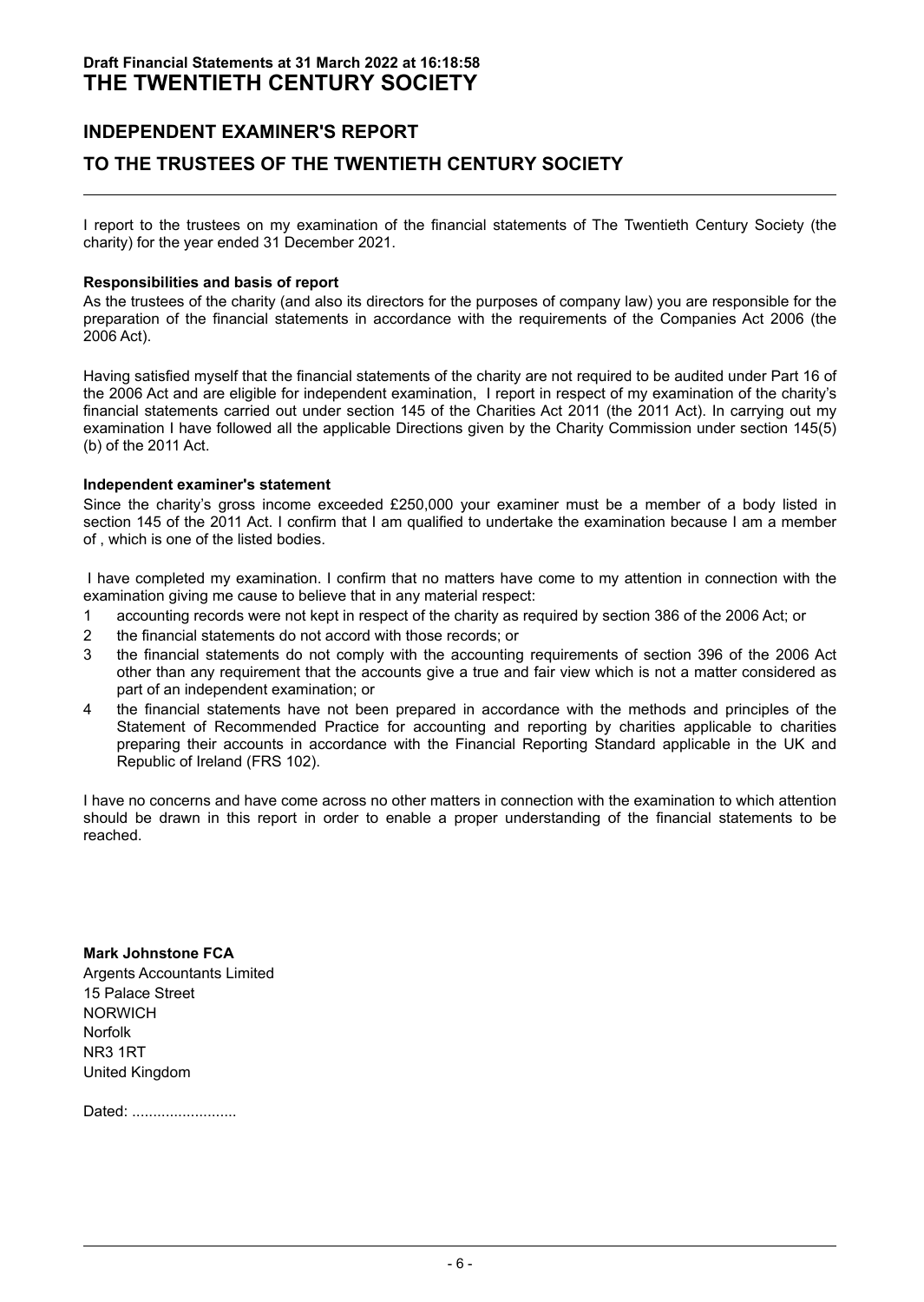## **STATEMENT OF FINANCIAL ACTIVITIES INCLUDING INCOME AND EXPENDITURE ACCOUNT**

# **FOR THE YEAR ENDED 31 DECEMBER 2021**

|                                                       |              | <b>Unrestricted</b><br>funds<br>2021 | <b>Restricted</b><br>funds<br>2021 | <b>Total</b><br>2021 | Unrestricted<br>funds<br>2020 | Restricted<br>funds<br>2020 | Total<br>2020 |
|-------------------------------------------------------|--------------|--------------------------------------|------------------------------------|----------------------|-------------------------------|-----------------------------|---------------|
|                                                       | <b>Notes</b> | £                                    | £                                  | £                    | £                             | £                           | £             |
| Income from:                                          |              |                                      |                                    |                      |                               |                             |               |
| Donations and                                         |              |                                      |                                    |                      |                               |                             |               |
| legacies                                              | $\mathbf{2}$ | 227,887                              | 8,750                              | 236,637              | 219,909                       | 3,600                       | 223,509       |
| Charitable activities                                 | 3            | 46,733                               |                                    | 46,733               | 21,345                        |                             | 21,345        |
| Other trading activities                              | 4            | 13,524                               | ÷,                                 | 13,524               | 3,443                         |                             | 3,443         |
| Investments                                           | 5            | 214                                  |                                    | 214                  | 772                           |                             | 772           |
| <b>Total income</b>                                   |              | 288,358                              | 8,750                              | 297,108              | 245,469                       | 3,600                       | 249,069       |
| Expenditure on:                                       |              |                                      |                                    |                      |                               |                             |               |
| Raising funds                                         | 6            | 2,191                                |                                    | 2,191                |                               |                             |               |
| Charitable activities                                 | 7            | 298,363                              | 5,000                              | 303,363              | 248,419                       | 17,017                      | 265,436       |
| <b>Total resources expended</b>                       |              | 300,554                              | 5,000                              | 305,554              | 248,419                       | 17,017                      | 265,436       |
| Net (outgoing)/incoming<br>resources before transfers |              | (12, 196)                            | 3,750                              | (8, 446)             | (2,950)                       | (13, 417)                   | (16, 367)     |
| Gross transfers<br>between funds                      |              | 5,535                                | (5, 535)                           |                      | (14, 830)                     | 14,830                      |               |
| Net expenditure for the<br>year/                      |              |                                      |                                    |                      |                               |                             |               |
| Net movement in funds                                 |              | (6,661)                              | (1,785)                            | (8, 446)             | (17,780)                      | 1,413                       | (16, 367)     |
| Fund balances at 1 January<br>2021                    |              | 356,386                              | 17,398                             | 373,784              | 374,164                       | 15,985                      | 390,149       |
| <b>Fund balances at 31</b><br>December 2021           |              | 349,725                              | 15,613                             | 365,338              | 356,384                       | 17,398                      | 373,782       |

The statement of financial activities includes all gains and losses recognised in the year.

All income and expenditure derive from continuing activities.

The statement of financial activities also complies with the requirements for an income and expenditure account under the Companies Act 2006.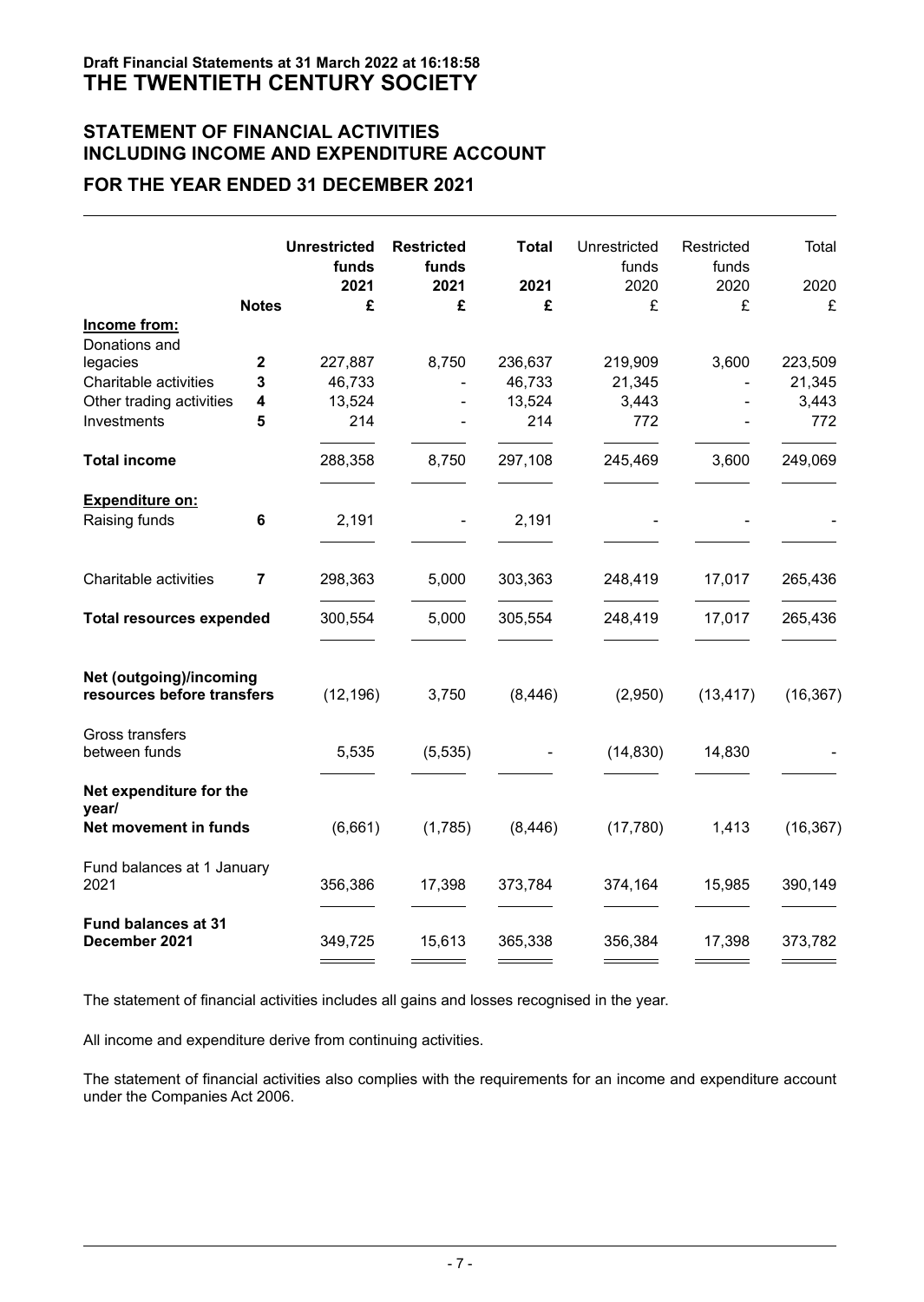### **BALANCE SHEET**

### **AS AT 31 DECEMBER 2021**

|                                              |              |           | 2021    |           | 2020    |
|----------------------------------------------|--------------|-----------|---------|-----------|---------|
|                                              | <b>Notes</b> | £         | £       | £         | £       |
| <b>Fixed assets</b>                          |              |           |         |           |         |
| Tangible assets                              | 11           |           | 7,861   |           | 1,073   |
| <b>Current assets</b>                        |              |           |         |           |         |
| <b>Stocks</b>                                | 12           | 6,235     |         | 25,863    |         |
| <b>Debtors</b>                               | 13           | 22,236    |         | 16,824    |         |
| Cash at bank and in hand                     |              | 365,188   |         | 355,853   |         |
|                                              |              | 393,659   |         | 398,540   |         |
| <b>Creditors: amounts falling due within</b> |              |           |         |           |         |
| one year                                     | 14           | (36, 182) |         | (25, 831) |         |
| Net current assets                           |              |           | 357,477 |           | 372,709 |
| <b>Total assets less current liabilities</b> |              |           | 365,338 |           | 373,782 |
|                                              |              |           |         |           |         |
| Income funds                                 |              |           |         |           |         |
| Restricted funds - general                   | 15           |           | 15,613  |           | 17,398  |
| Unrestricted funds                           |              |           |         |           |         |
| Designated funds                             | 16           | 2,927     |         |           |         |
| General unrestricted funds                   |              | 346,798   |         | 356,384   |         |
|                                              |              |           | 349,725 |           | 356,384 |
|                                              |              |           |         |           |         |
|                                              |              |           | 365,338 |           | 373,782 |

The company is entitled to the exemption from the audit requirement contained in section 477 of the Companies Act 2006, for the year ended 31 December 2021.

The directors acknowledge their responsibilities for complying with the requirements of the Companies Act 2006 with respect to accounting records and the preparation of financial statements.

The members have not required the company to obtain an audit of its financial statements for the year in question in accordance with section 476.

These financial statements have been prepared in accordance with the provisions applicable to companies subject to the small companies regime.

The financial statements were approved by the Trustees on .......................

..............................

Ian McInnes **Trustee**

**Company Registration No. 5330664**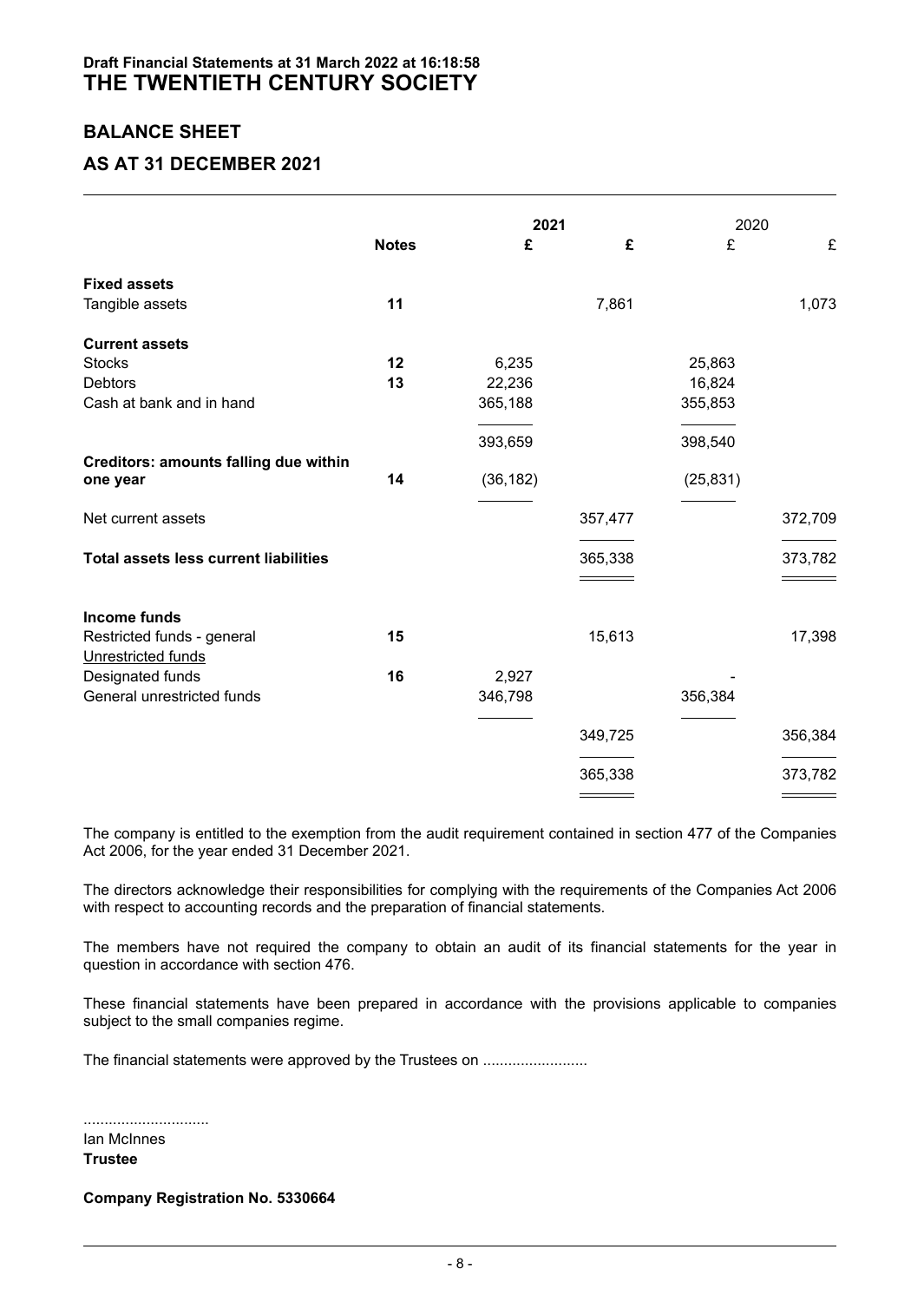#### **1 Accounting policies**

#### **Charity information**

The Twentieth Century Society is a private company limited by guarantee incorporated in England and Wales. The registered office is 70 Cowcross Street, LONDON, EC1M 6EJ, United Kingdom.

#### **1.1 Accounting convention**

The financial statements have been prepared in accordance with the charity's Deed of Trust and Memorandum and Articles, the Companies Act 2006 and "Accounting and Reporting by Charities: Statement of Recommended Practice applicable to charities preparing their accounts in accordance with the Financial Reporting Standard applicable in the UK and Republic of Ireland (FRS 102) (effective 1 January 2019)". The charity is a Public Benefit Entity as defined by FRS 102.

The charity has taken advantage of the provisions in the SORP for charities applying FRS 102 Update Bulletin 1 not to prepare a Statement of Cash Flows.

The financial statements are prepared in sterling, which is the functional currency of the charity. Monetary amounts in these financial statements are rounded to the nearest £.

The financial statements have been prepared under the historical cost convention, modified to include the revaluation of freehold properties and to include investment properties and certain financial instruments at fair value. The principal accounting policies adopted are set out below.

#### **1.2 Going concern**

At the time of approving the financial statements, the trustees have a reasonable expectation that the charity has adequate resources to continue in operational existence for the foreseeable future. Thus the trustees continue to adopt the going concern basis of accounting in preparing the financial statements.

#### **1.3 Charitable funds**

Unrestricted funds are available for use at the discretion of the trustees in furtherance of their charitable objectives.

Restricted funds are subject to specific conditions by donors as to how they may be used. The purposes and uses of the restricted funds are set out in the notes to the financial statements.

Endowment funds are subject to specific conditions by donors that the capital must be maintained by the charity.

#### **1.4 Income**

Income is recognised when the charity is legally entitled to it after any performance conditions have been met, the amounts can be measured reliably, and it is probable that income will be received.

Cash donations are recognised on receipt. Other donations are recognised once the charity has been notified of the donation, unless performance conditions require deferral of the amount. Income tax recoverable in relation to donations received under Gift Aid or deeds of covenant is recognised at the time of the donation.

Legacies are recognised on receipt or otherwise if the charity has been notified of an impending distribution, the amount is known, and receipt is expected. If the amount is not known, the legacy is treated as a contingent asset.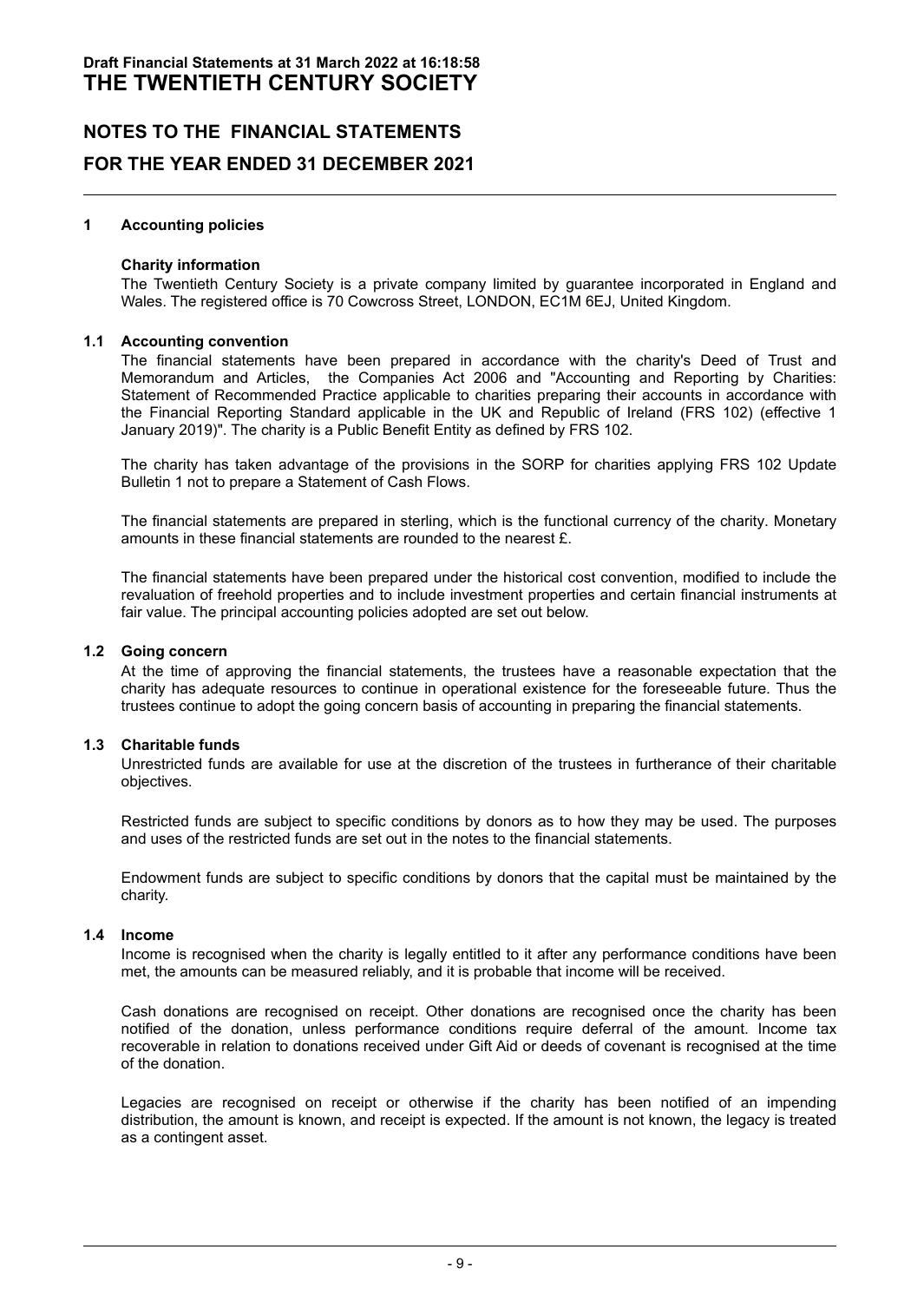#### **1 Accounting policies (Continued)**

#### **1.5 Expenditure**

Liabilities are recognised as expenditure as soon as there is a legal or constructive obligation committing the charity to that expenditure, it is probable that a transfer of economic benefits will be required in settlement and the amount of the obligation can be measured reliably. Expenditure is accounted for on an accruals basis and has been classified under headings that aggregate all cost related to the category. Where costs cannot be directly attributed to particular headings they have been allocated to activities on a basis consistent with the use of resources.

Grants offered subject to conditions which have not been met at the year end date are noted as a commitment but not accrued as expenditure.

#### **1.6 Tangible fixed assets**

Tangible fixed assets are initially measured at cost and subsequently measured at cost or valuation, net of depreciation and any impairment losses.

Depreciation is recognised so as to write off the cost or valuation of assets less their residual values over their useful lives which is estimated at three years

Computers 33.33% straight line

The gain or loss arising on the disposal of an asset is determined as the difference between the sale proceeds and the carrying value of the asset, and is recognised in the statement of financial activities.

#### **1.7 Impairment of fixed assets**

At each reporting end date, the charity reviews the carrying amounts of its tangible assets to determine whether there is any indication that those assets have suffered an impairment loss. If any such indication exists, the recoverable amount of the asset is estimated in order to determine the extent of the impairment loss (if any).

#### **1.8 Stocks**

Stocks are stated at the lower of cost and estimated selling price less costs to complete and sell. Cost comprises direct materials and, where applicable, direct labour costs and those overheads that have been incurred in bringing the stocks to their present location and condition. Items held for distribution at no or nominal consideration are measured the lower of replacement cost and cost.

Net realisable value is the estimated selling price less all estimated costs of completion and costs to be incurred in marketing, selling and distribution.

#### **1.9 Cash and cash equivalents**

Cash and cash equivalents include cash in hand, deposits held at call with banks, other short-term liquid investments with original maturities of three months or less, and bank overdrafts. Bank overdrafts are shown within borrowings in current liabilities.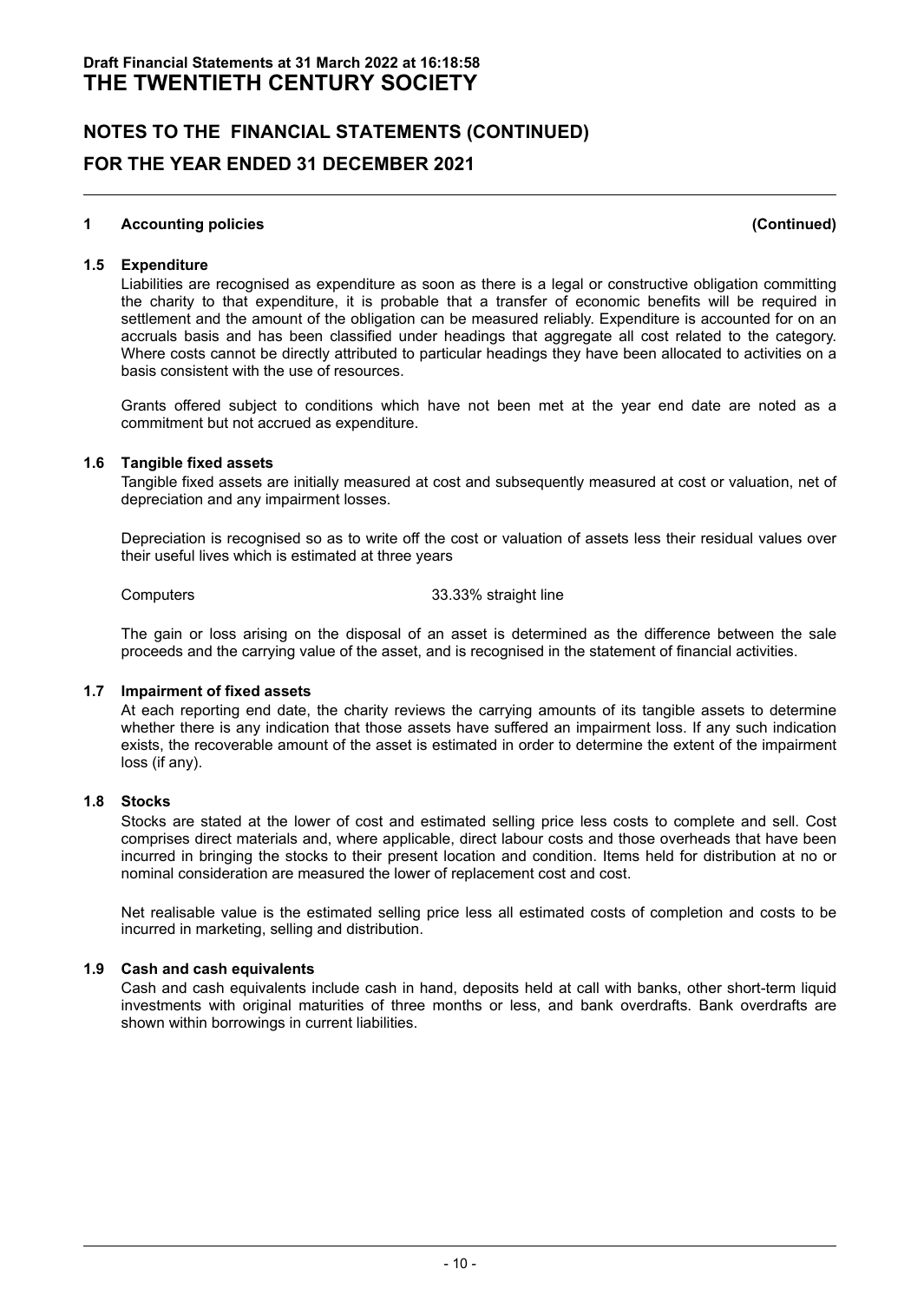#### **1 Accounting policies (Continued)**

#### **1.10 Financial instruments**

The charity has elected to apply the provisions of Section 11 'Basic Financial Instruments' and Section 12 'Other Financial Instruments Issues' of FRS 102 to all of its financial instruments.

Financial instruments are recognised in the charity's balance sheet when the charity becomes party to the contractual provisions of the instrument.

Financial assets and liabilities are offset, with the net amounts presented in the financial statements, when there is a legally enforceable right to set off the recognised amounts and there is an intention to settle on a net basis or to realise the asset and settle the liability simultaneously.

#### **Basic financial assets**

Basic financial assets, which include debtors and cash and bank balances, are initially measured at transaction price including transaction costs and are subsequently carried at amortised cost using the effective interest method unless the arrangement constitutes a financing transaction, where the transaction is measured at the present value of the future receipts discounted at a market rate of interest. Financial assets classified as receivable within one year are not amortised.

#### **Basic financial liabilities**

Basic financial liabilities, including creditors and bank loans are initially recognised at transaction price unless the arrangement constitutes a financing transaction, where the debt instrument is measured at the present value of the future payments discounted at a market rate of interest. Financial liabilities classified as payable within one year are not amortised.

Debt instruments are subsequently carried at amortised cost, using the effective interest rate method.

Trade creditors are obligations to pay for goods or services that have been acquired in the ordinary course of operations from suppliers. Amounts payable are classified as current liabilities if payment is due within one year or less. If not, they are presented as non-current liabilities. Trade creditors are recognised initially at transaction price and subsequently measured at amortised cost using the effective interest method.

#### **Derecognition of financial liabilities**

Financial liabilities are derecognised when the charity's contractual obligations expire or are discharged or cancelled.

#### **1.11 Taxation**

The charity is exempt from corporation tax on its charitable activities.

#### **1.12 Employee benefits**

The cost of any unused holiday entitlement is recognised in the period in which the employee's services are received.

Termination benefits are recognised immediately as an expense when the charity is demonstrably committed to terminate the employment of an employee or to provide termination benefits.

- 11 -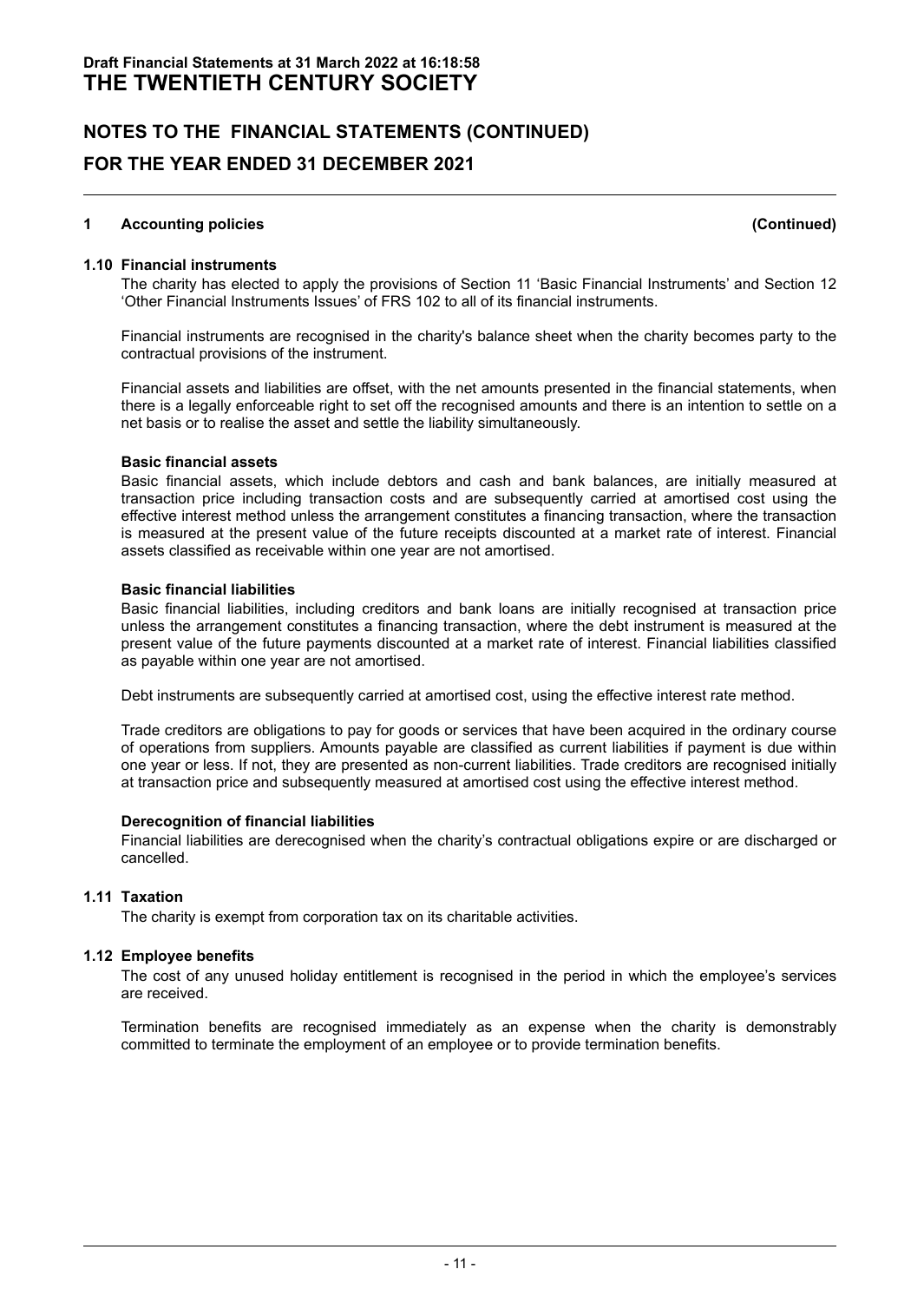#### **2 Donations and legacies**

|   |                                                                                        | <b>Unrestricted</b><br>funds | <b>Restricted</b><br>funds<br>general |              | <b>Total Unrestricted</b><br>funds | Restricted<br>funds<br>general | Total   |
|---|----------------------------------------------------------------------------------------|------------------------------|---------------------------------------|--------------|------------------------------------|--------------------------------|---------|
|   |                                                                                        | 2021                         | 2021                                  | 2021         | 2020                               | 2020                           | 2020    |
|   |                                                                                        | £                            | £                                     | £            | £                                  | £                              | £       |
|   | Donations and gifts                                                                    | 14,146                       | 1,350                                 | 15,496       | 16,411                             |                                | 16,411  |
|   | Legacies receivable                                                                    | 10,000                       |                                       | 10,000       | 30,309                             |                                | 30,309  |
|   | Grants                                                                                 | 40,811                       | 7,400                                 | 48,211       | 37,285                             | 3,600                          | 40,885  |
|   | Membership fees                                                                        | 162,930                      |                                       | 162,930      | 135,904                            |                                | 135,904 |
|   |                                                                                        | 227,887                      | 8,750                                 | 236,637      | 219,909                            | 3,600                          | 223,509 |
|   | <b>Grants receivable for</b><br>core activities<br><b>Historic England</b><br>Casework | 40,811                       |                                       | 40,811       | 37,285                             |                                | 37,285  |
|   | Publication funding -<br>Journals                                                      |                              | 6,000                                 | 6,000        |                                    |                                |         |
|   | Publication funding -<br>Monographs                                                    |                              | 1,400                                 | 1,400        |                                    | 3,600                          | 3,600   |
|   |                                                                                        | 40,811                       | 7,400                                 | 48,211       | 37,285                             | 3,600                          | 40,885  |
| 3 | <b>Charitable activities</b>                                                           |                              |                                       |              |                                    |                                |         |
|   |                                                                                        | <b>Events</b>                | <b>Publications</b>                   | <b>Total</b> | Events                             | Publications                   | Total   |
|   |                                                                                        | 2021                         | 2021                                  | 2021         | 2020                               | 2020                           | 2020    |
|   |                                                                                        | £                            | £                                     | £            | £                                  | £                              | £       |
|   | Sales within charitable                                                                |                              |                                       |              |                                    |                                |         |
|   | activities                                                                             | 33,578                       | 13,155                                | 46,733       | 12,426                             | 8,919                          | 21,345  |

 $\equiv$ 

 $\equiv$ 

÷

 $\equiv$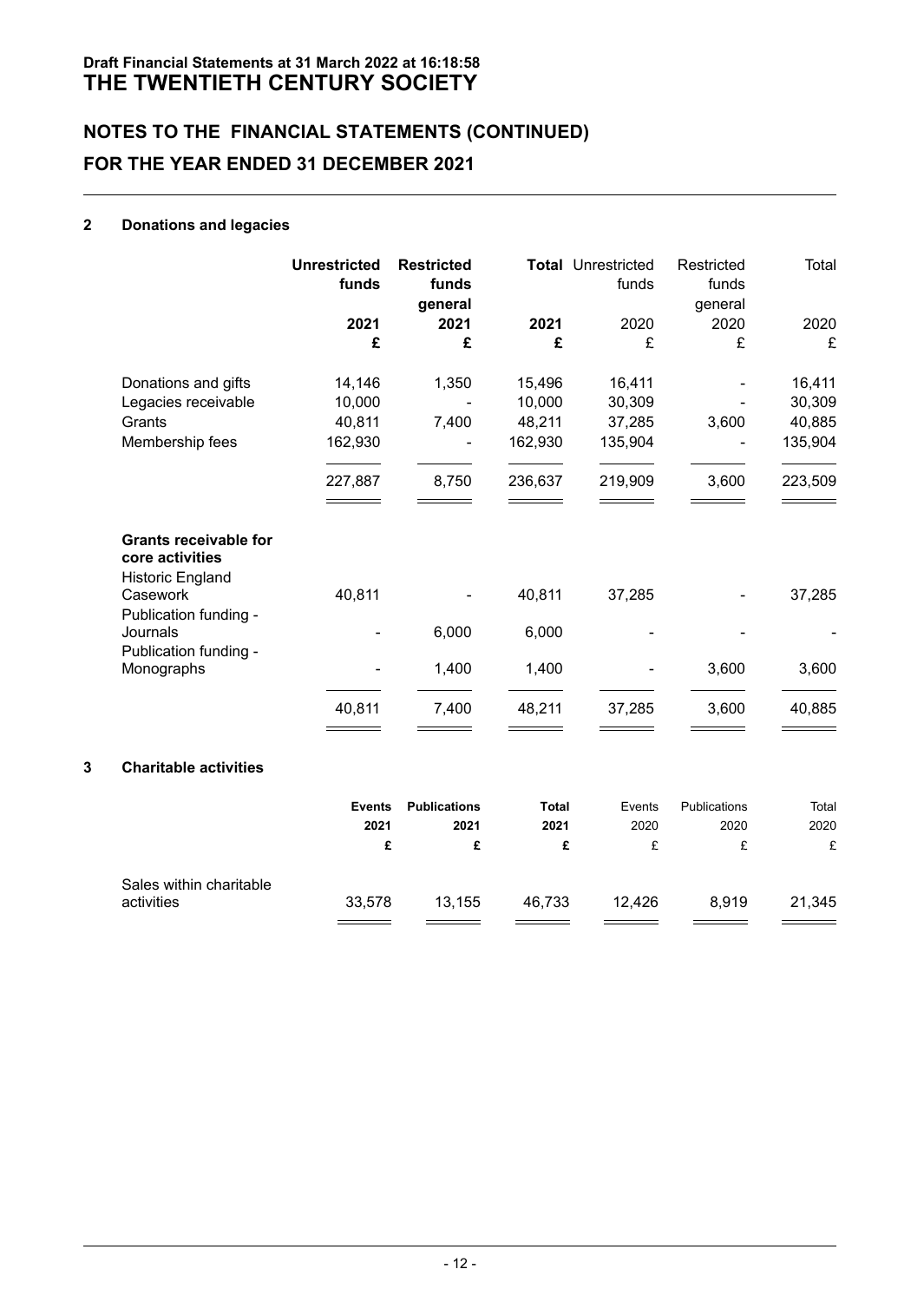#### **4 Other trading activities**

|                          | <b>Unrestricted Unrestricted</b><br>funds | funds |
|--------------------------|-------------------------------------------|-------|
|                          | 2021                                      | 2020  |
|                          | £                                         | £     |
| Merchandise sales        | 4,672                                     | ۰     |
| Advertising              | 8,852                                     | 3,443 |
| Other trading activities | 13,524                                    | 3,443 |
|                          |                                           |       |

### **5 Investments**

| <b>Unrestricted Unrestricted</b><br>funds | funds     |
|-------------------------------------------|-----------|
| 2021<br>£                                 | 2020<br>£ |
| Interest receivable<br>214                | 772       |

#### **6 Raising funds**

|                                                  | <b>Unrestricted Unrestricted</b><br>funds | funds     |
|--------------------------------------------------|-------------------------------------------|-----------|
|                                                  | 2021<br>£                                 | 2020<br>£ |
| <b>Trading costs</b><br>Other trading activities | 2,191                                     | ۰         |
|                                                  | 2,191                                     | ۰         |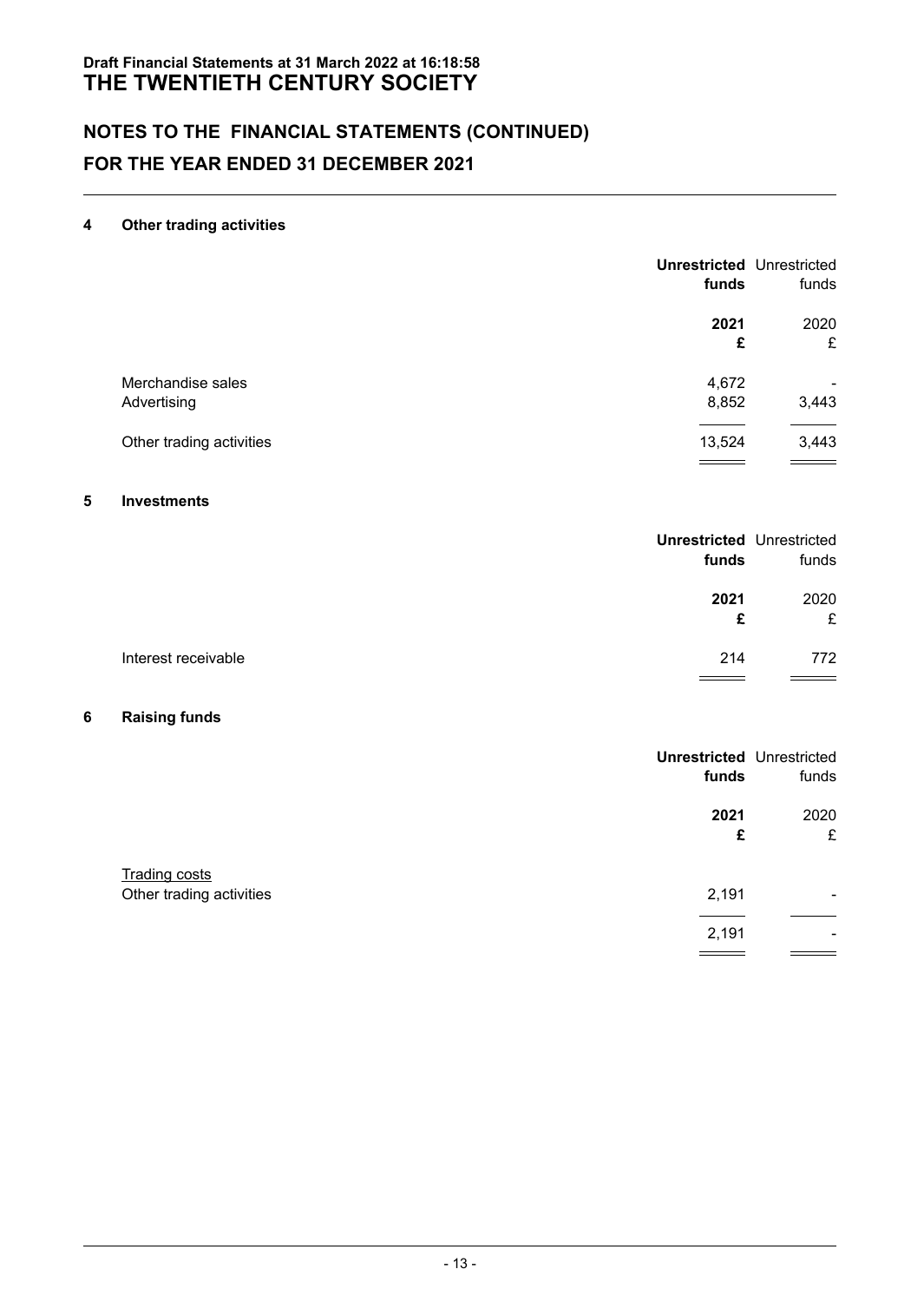# **NOTES TO THE FINANCIAL STATEMENTS (CONTINUED) FOR THE YEAR ENDED 31 DECEMBER 2021**

#### **7 Charitable activities**

|                                        | General<br><b>Activities</b> |       | <b>Events Publications</b> | <b>Total</b> | General<br>Activities |       | Events Publications      | Total   |
|----------------------------------------|------------------------------|-------|----------------------------|--------------|-----------------------|-------|--------------------------|---------|
|                                        | 2021                         | 2021  | 2021                       | 2021         | 2020                  | 2020  | 2020                     | 2020    |
|                                        | £                            | £     | £                          | £            | £                     | £     | £                        | £       |
| Staff costs                            | 152,325                      |       | ۰                          | 152,325      | 131,503               |       | $\overline{\phantom{a}}$ | 131,503 |
| Depreciation and impairment            | 1,679                        |       |                            | 1,679        | 738                   |       |                          | 738     |
| Rent and services                      | 18,468                       |       |                            | 18,468       | 18,468                |       | ۰                        | 18,468  |
| Office stationery and printer costs    | 3,672                        |       |                            | 3,672        | 2,269                 |       | ۰                        | 2,269   |
| Telephone                              | 1,060                        |       | ۰                          | 1,060        | 1,934                 |       | $\blacksquare$           | 1,934   |
| Postage                                | 4,248                        |       |                            | 4,248        | 3,191                 |       | $\overline{a}$           | 3,191   |
| Marketing costs                        | 3,208                        |       | ۰                          | 3,208        | 6,327                 |       | ۰                        | 6,327   |
| General administration costs           | 13,876                       |       | ۰                          | 13,876       | 12,705                |       | $\blacksquare$           | 12,705  |
| Website                                | 6,878                        |       |                            | 6,878        | 6,792                 |       |                          | 6,792   |
| Events                                 |                              | 8,154 | $\overline{\phantom{a}}$   | 8,154        |                       | 3,517 | ۰                        | 3,517   |
| Magazine                               | 39,124                       |       |                            | 39,124       | 46,526                |       |                          | 46,526  |
| <b>Publications</b>                    |                              | ۰     | 25,827                     | 25,827       |                       | ٠     | 18,980                   | 18,980  |
| Consultancy and training               | 6,139                        |       |                            | 6,139        |                       |       |                          |         |
| Casework expenses                      | 5,269                        |       |                            | 5,269        | 505                   |       | -                        | 505     |
| Regional group expenses                | 120                          |       |                            | 120          | 158                   |       | $\blacksquare$           | 158     |
| Director ecpenses                      | 3,205                        |       | ٠                          | 3,205        | 3,145                 |       | $\blacksquare$           | 3,145   |
| Interest payable and similar charges   | 5,694                        |       |                            | 5,694        | 5,168                 |       |                          | 5,168   |
|                                        | 264,965                      | 8,154 | 25,827                     | 298,946      | 239,429               | 3,517 | 18,980                   | 261,926 |
| Share of governance costs (see note 8) | 4,417                        |       |                            | 4,417        | 3,510                 |       |                          | 3,510   |
|                                        | 269,382                      | 8,154 | 25,827                     | 303,363      | 242,939               | 3,517 | 18,980                   | 265,436 |
|                                        |                              |       |                            |              |                       |       |                          |         |

**Analysis by fund**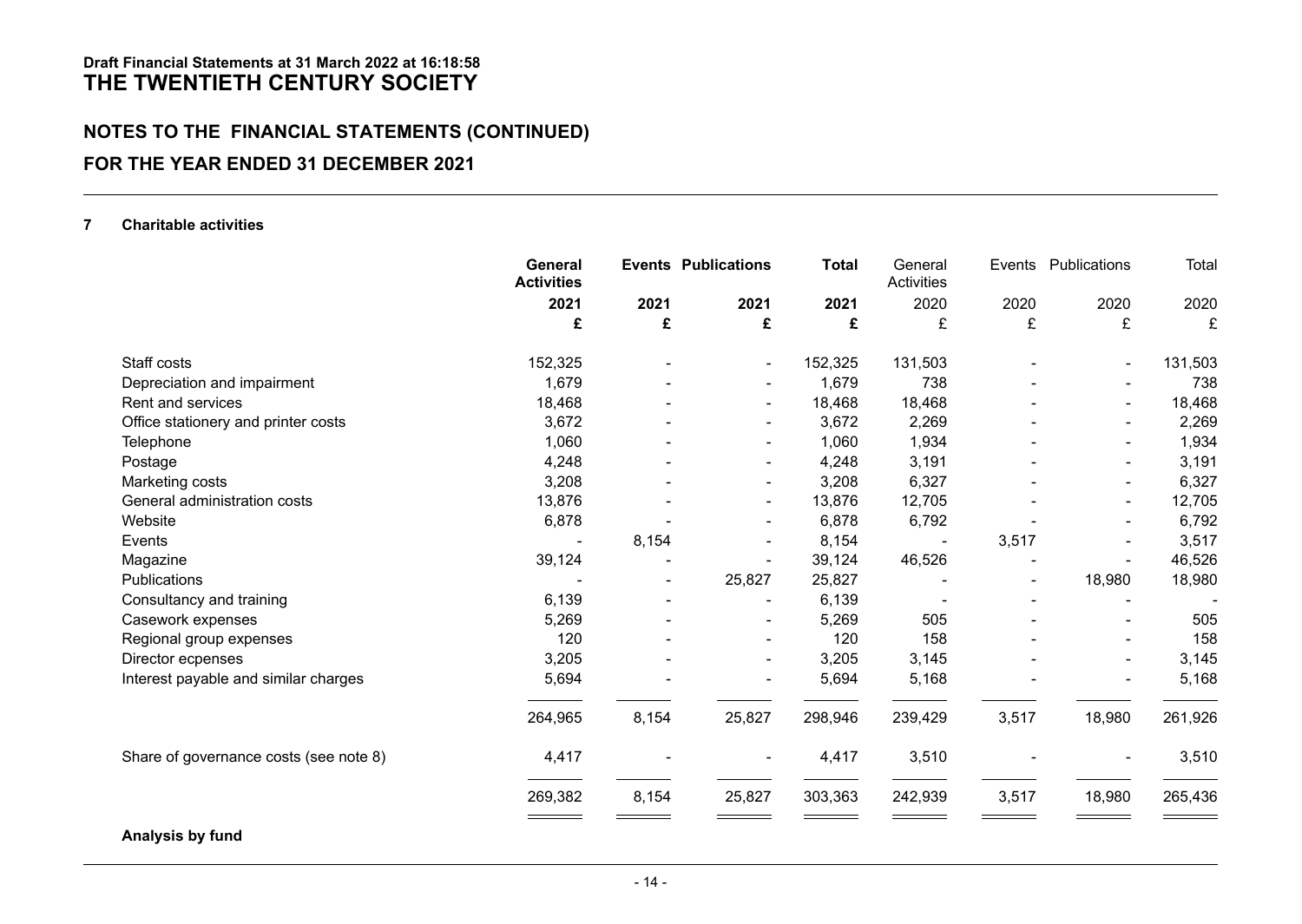# **NOTES TO THE FINANCIAL STATEMENTS (CONTINUED)**

### **FOR THE YEAR ENDED 31 DECEMBER 2021**

| <b>Charitable activities</b>                     |               |                 |                 |                  |                                     |                 |                 | (Continued)       |
|--------------------------------------------------|---------------|-----------------|-----------------|------------------|-------------------------------------|-----------------|-----------------|-------------------|
| Unrestricted funds<br>Restricted funds - general | 269,382<br>۰. | 8,154<br>$\sim$ | 20,827<br>5,000 | 298,363<br>5,000 | 242,939<br>$\overline{\phantom{0}}$ | 3,517<br>$\sim$ | 1,963<br>17,017 | 248,419<br>17,017 |
|                                                  | 269,382       | 8,154           | 25,827          | 303,363          | 242,939                             | 3,517           | 18,980          | 265,436           |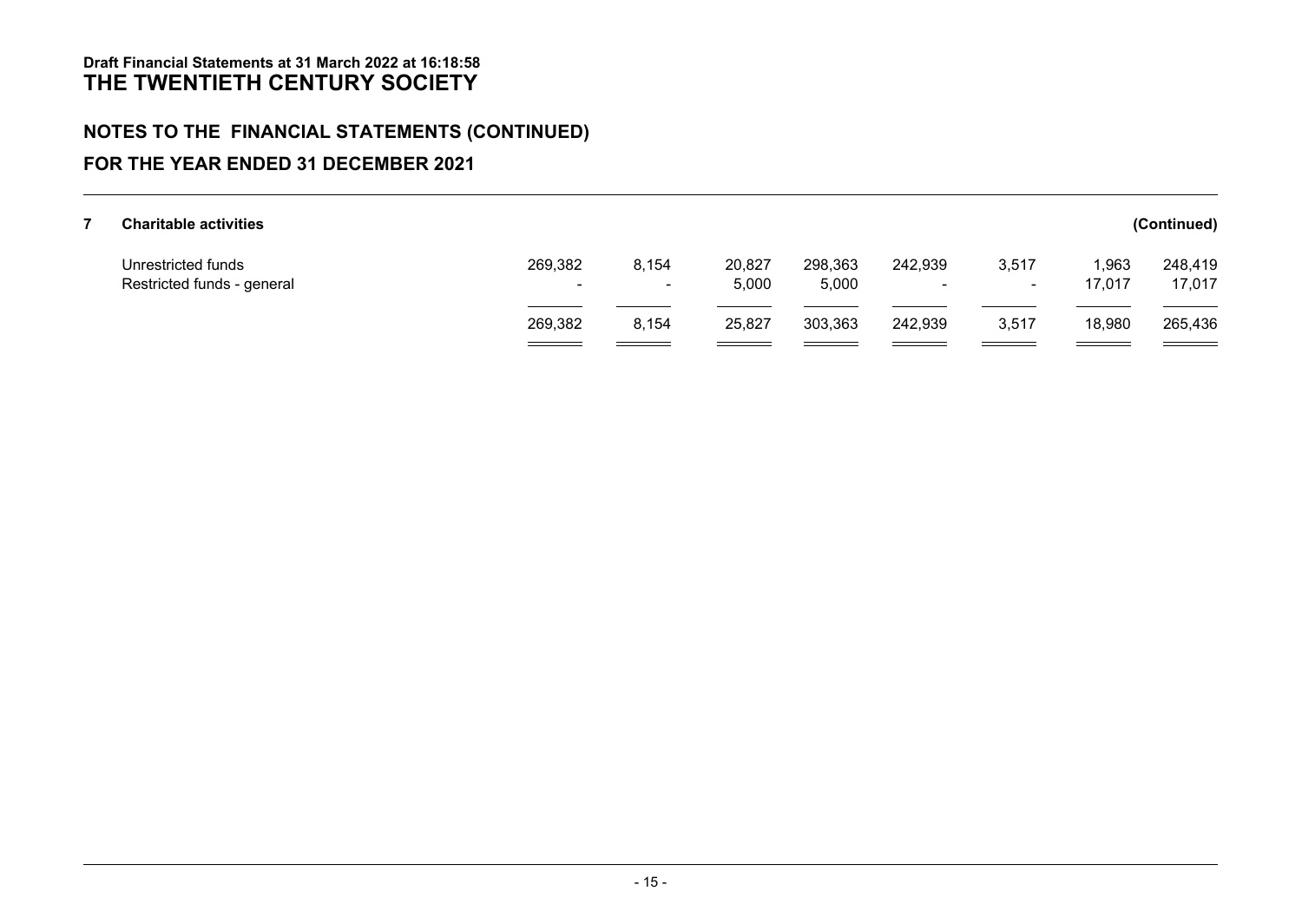| 8 | <b>Support costs</b>  |                                             |       |       |                                      |       |       |
|---|-----------------------|---------------------------------------------|-------|-------|--------------------------------------|-------|-------|
|   |                       | <b>Support Governance</b><br>costs<br>costs |       | 2021  | Support Governance<br>costs<br>costs |       | 2020  |
|   |                       | £                                           | £     | £     | £                                    | £     | £     |
|   | Meeting and AGM costs |                                             | 97    | 97    |                                      |       |       |
|   | Accountancy           |                                             | 4,320 | 4,320 |                                      | 3,510 | 3,510 |
|   |                       |                                             | 4,417 | 4,417 |                                      | 3,510 | 3,510 |
|   | Analysed between      |                                             |       |       |                                      |       |       |
|   | Charitable activities | ۰                                           | 4,417 | 4,417 | ۰                                    | 3,510 | 3,510 |

### **9 Trustees**

None of the trustees (or any persons connected with them) received any remuneration or benefits from the charity during the year.

#### **10 Employees**

The average monthly number of employees (headcount) during the year was:

|                         | 2021<br><b>Number</b> | 2020<br><b>Number</b> |
|-------------------------|-----------------------|-----------------------|
| Employees               | 5                     | 5                     |
| <b>Employment costs</b> | 2021<br>£             | 2020<br>£             |
| Wages and salaries      | 152,325               | 131,503               |

The average number of employees (Full time equivalent) was 3.7 in 2021 (2020: 3.6)

There were no employees whose annual remuneration was more than £60,000.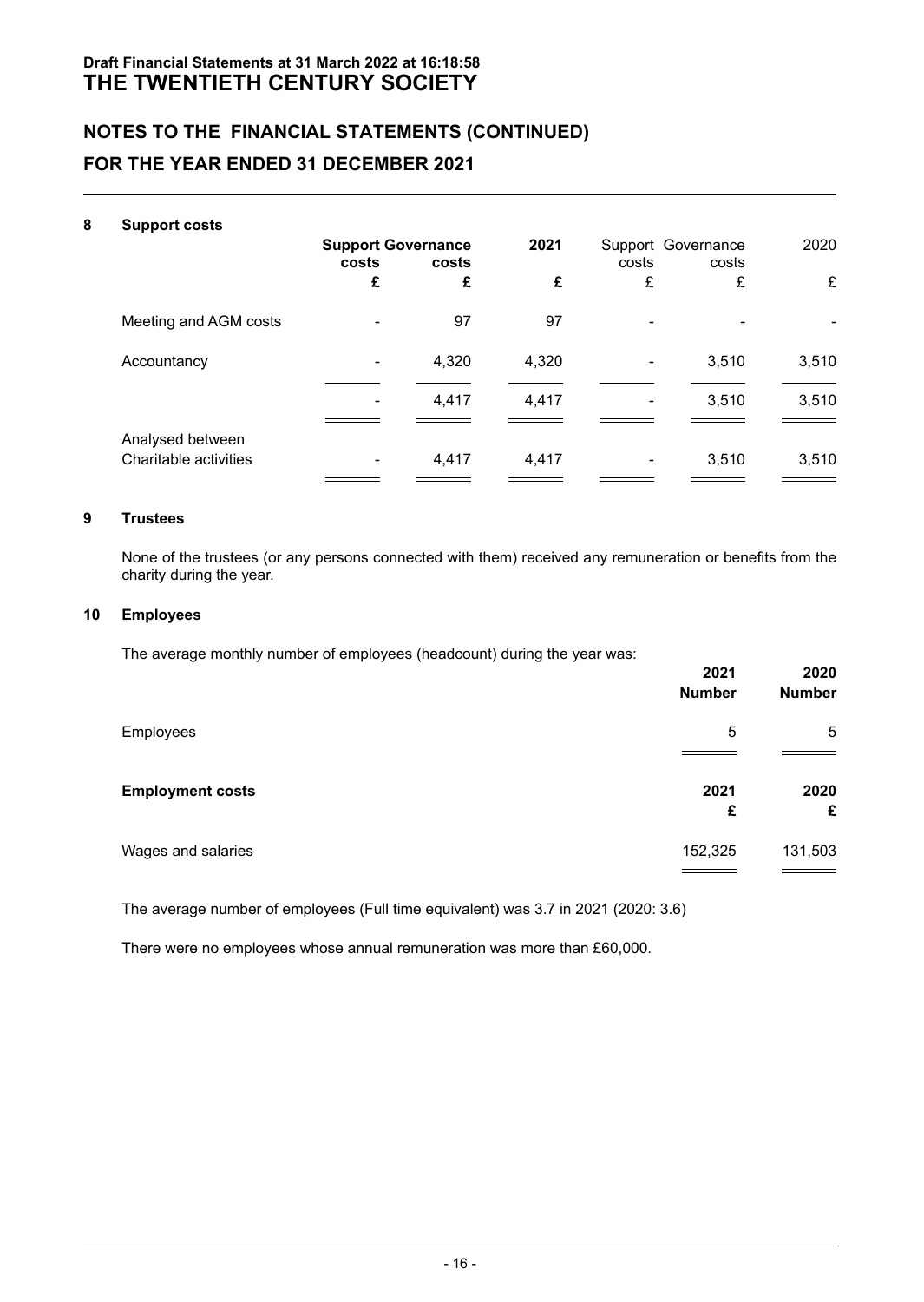# **NOTES TO THE FINANCIAL STATEMENTS (CONTINUED) FOR THE YEAR ENDED 31 DECEMBER 2021**

#### **11 Tangible fixed assets**

|                                    | <b>Computers</b> |
|------------------------------------|------------------|
|                                    | £                |
| Cost                               |                  |
| At 1 January 2021                  | 58,455           |
| Additions                          | 8,467            |
| At 31 December 2021                | 66,922           |
| <b>Depreciation and impairment</b> |                  |
| At 1 January 2021                  | 57,382           |
| Depreciation charged in the year   | 1,679            |
| At 31 December 2021                | 59,061           |
| <b>Carrying amount</b>             |                  |
| At 31 December 2021                | 7,861            |
| At 31 December 2020                | 1,073            |
|                                    |                  |

#### **12 Stocks**

|                                     | 2021  | 2020<br>£ |
|-------------------------------------|-------|-----------|
| Finished goods and goods for resale | 6.235 | 25,863    |

#### **13 Debtors**

|                                      | 2021   | 2020   |  |
|--------------------------------------|--------|--------|--|
| Amounts falling due within one year: |        | £      |  |
| Trade debtors                        | 8.248  | 16,180 |  |
| Prepayments and accrued income       | 13.988 | 644    |  |
|                                      | 22.236 | 16.824 |  |

 $\qquad \qquad \overbrace{\qquad \qquad }$ 

 $\overline{\phantom{0}}$ 

### **14 Creditors: amounts falling due within one year**

| -                            | 2021   | 2020   |
|------------------------------|--------|--------|
| -                            | £      | £      |
| Trade creditors              | 10,937 | 4,984  |
| Accruals and deferred income | 25,245 | 20,847 |
|                              | 36,182 | 25,831 |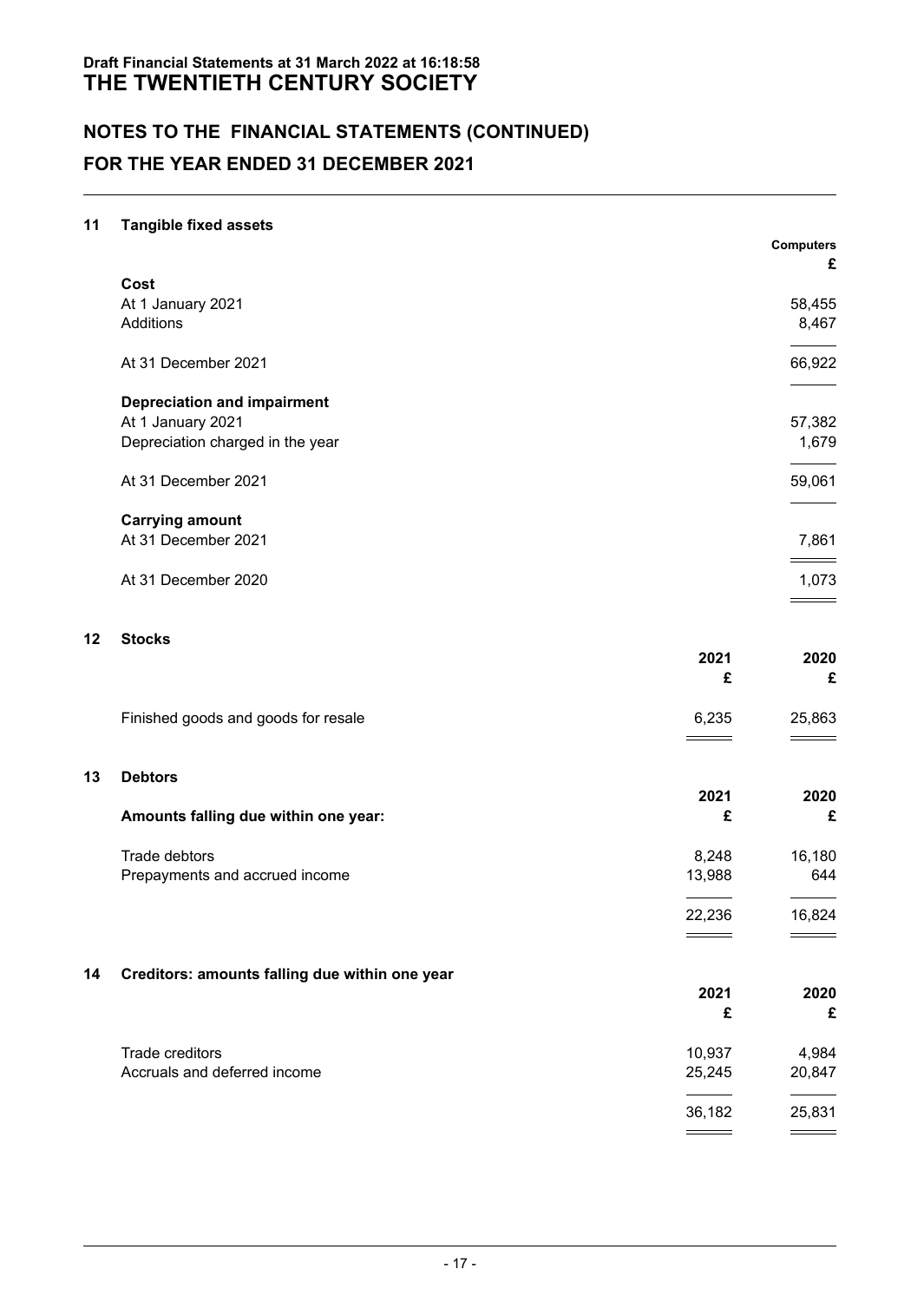# **NOTES TO THE FINANCIAL STATEMENTS (CONTINUED) FOR THE YEAR ENDED 31 DECEMBER 2021**

#### **15 Restricted funds**

The income funds of the charity include restricted funds comprising the following unexpended balances of donations and grants held on trust for specific purposes:

|                      |                            | <b>Movement in funds</b> |                       |           |                                     | <b>Movement in funds</b> |                              |                          |                                          |
|----------------------|----------------------------|--------------------------|-----------------------|-----------|-------------------------------------|--------------------------|------------------------------|--------------------------|------------------------------------------|
|                      | Balance at<br>January 2020 | Incoming<br>resources    | Resources<br>expended | Transfers | <b>Balance at</b><br>1 January 2021 | Incoming<br>resources    | <b>Resources</b><br>expended | <b>Transfers</b>         | <b>Balance at</b><br>31 December<br>2021 |
|                      | £                          | £                        | £                     | £         | £                                   | £                        | £                            | £                        | £                                        |
| Gibberd Monograph    | 1,979                      |                          |                       |           | 1,979                               |                          | ۰                            | (271)                    | 1,708                                    |
| Smithson Monograph   | 1,000                      |                          |                       | ۰         | 1,000                               |                          | $\sim$                       | (750)                    | 250                                      |
| Rowse Monograph      | 3,600                      |                          | (420)                 | ۰         | 3,180                               |                          |                              | $\overline{\phantom{a}}$ | 3,180                                    |
| Moro Monograph       |                            | 3,600                    |                       | ۰         | 3,600                               | 1,400                    | (5,000)                      |                          |                                          |
| Outram Monograph     | 3,600                      |                          |                       | ٠         | 3,600                               | 1,350                    | $\overline{\phantom{0}}$     | 386                      | 5,336                                    |
| Goldfinger Monograph | 4,039                      |                          |                       |           | 4,039                               |                          | ۰                            | 100                      | 4,139                                    |
| Journal 14           | 1,767                      |                          | (16, 597)             | 14,830    | ٠                                   | 5,000                    | ۰                            | (5,000)                  |                                          |
| Journal 15           |                            |                          |                       |           | ۰                                   | 1,000                    |                              |                          | 1,000                                    |
|                      | 15,985                     | 3,600                    | (17, 017)             | 14,830    | 17,398                              | 8,750                    | (5,000)                      | (5, 535)                 | 15,613                                   |
|                      |                            |                          |                       |           |                                     |                          |                              |                          |                                          |